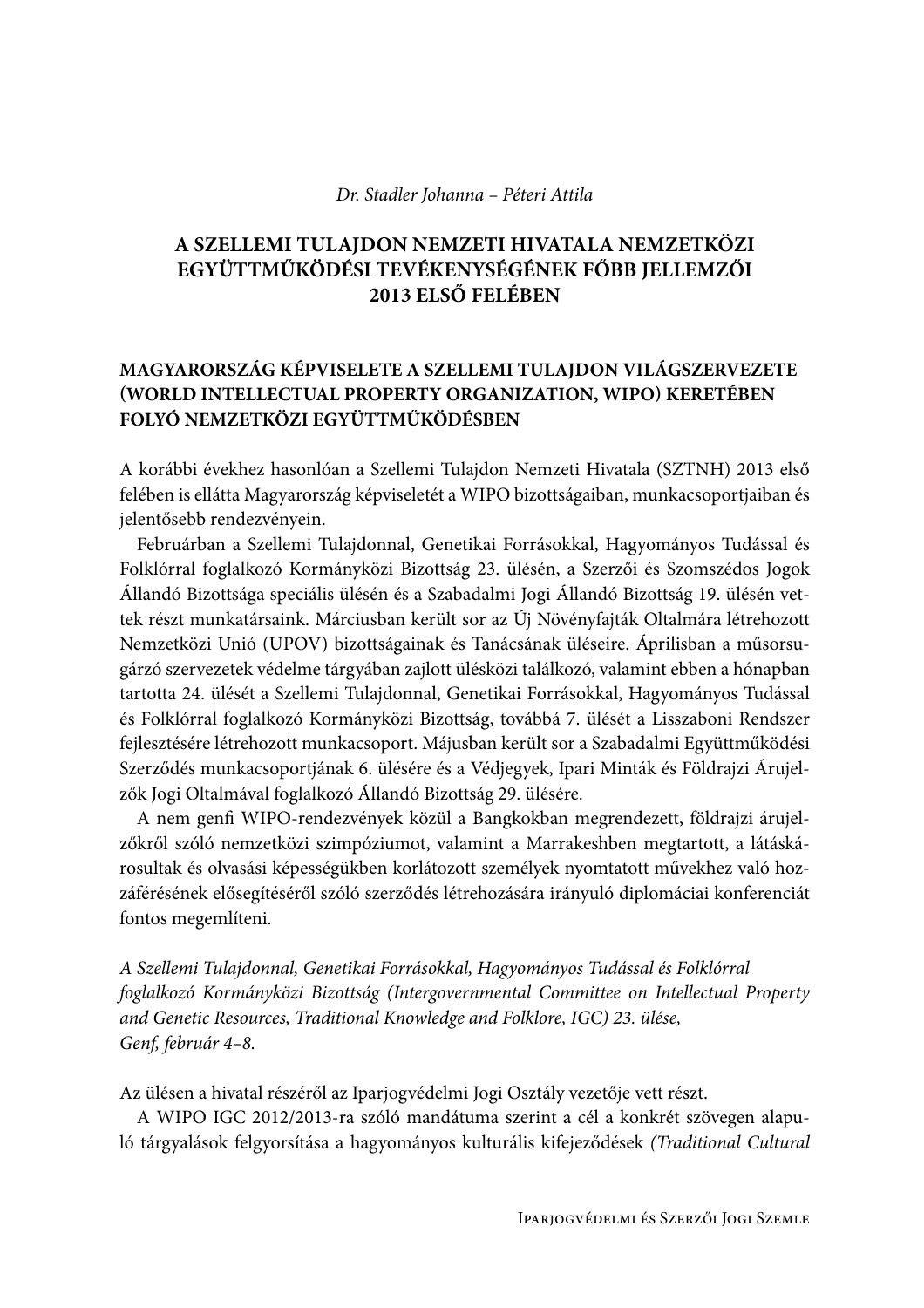Expressions), a hagyományos tudás (Traditional Kowledge) és a genetikai források (Genetical Resources, GR) oltalmát biztosító nemzetközi egyezmény(ek) elfogadása érdekében.

Az ülés az IGC esetében immár megszokott – mind a tagállamok, mind a folyamatosan bővülő megfigyelői kör részéről –, nagyszámú résztvevő jelenléte mellett zajlott.

Az ülés elnöke által előzetesen köröztetett munkaprogramnak megfelelően a munka két szálon szerveződött. A valamennyi tárgyalási álláspontot magában foglaló központi irat plenáris vitája mellett zajlott a központi iratot gondozó "facilitator"-ok munkáját segítő informális szakértői csoport tevékenysége.

Az ülés előtt, illetve alatt a következő négy irat került előterjesztésre:

- Norvégia tájékoztatást adott a saját nemzeti jogában 2004-ben bevezetett és 2009-ben módosított feltárási követelménnyel kapcsolatos eddigi tapasztalatokról.

- "Közös ajánlás" (Joint Recommendation on Genetic Resources and Associated Traditional Knowledge): az USA, valamint Japán, Kanada, Korea és Norvégia által az IGC 20. ülésén bemutatott, az ülés során hivatalos előkészítő iratként közösen előterjesztett javaslat lényege, hogy az IGC fogadja el az USA által szövegezett közös ajánlást, amely a jelenlegi szabadalmi szabályozáshoz képest semmilyen tartalmi változást nem célozna. Az előterjesztők szerint azonban nem ez jelentené az IGC munkájának lezárását, csupán egy köztes eredmény lenne.

- "Hatástanulmány" (Proposal for the terms of reference for the study by the WIPO Secretaritat on mesasures related to the avoidance of the erroneous grant of patents and compliance with existing Access and Benefit Sharing systems): ezt az USA, valamint Japán, Kanada és Korea az IGC 20. ülésén informális iratként köröztette, ugyanakkor a tárgyi ülésen hivatalosan is előterjesztette kiegészítve további javaslatával, amely a feltárási követelmény bevezetésével kapcsolatos, részletes paraméterek mentén kidolgozandó hatástanulmány elkészítését szorgalmazza.

- Japán az IGC 11. ülésén előterjesztett iratának átdolgozott (lényegében változatlan) új kiadásában (Joint recommendation on the use of databases for the defensive protection of genetic resources and traditional knowledge associated with genetic resources) a fentiekkel egyező társelőterjesztők kifejtik, hogy szabadalmi jogi változások helyett a cél az adatbázisok útján történő ún. defenzív oltalom.

Az ülés legfőbb eredményét a "team of facilitators" gondozásában készült "Rev. 2" jelű új dokumentum létrehozása és elfogadása jelentette.

Az ülés végén elfogadott döntés szerint a "Consolidated document" a Rev. 2 szerinti állapotban a WIPO 2013. évi közgyűlése elé kerül majd a mandátumban és a 2013-ra elfogadott munkatervben foglaltaknak megfelelően. Ennek alapján nem várható, hogy az IGC 2013 júliusára kitűzött 25. ülése során a genetikai forrásokkal kapcsolatos tervezet érdemét érintő vitára kerül sor. Ugyanakkor az IGC által elfogadandó, a közgyűlés elé terjesztendő ajánlások mindhárom témát érinteni fogják.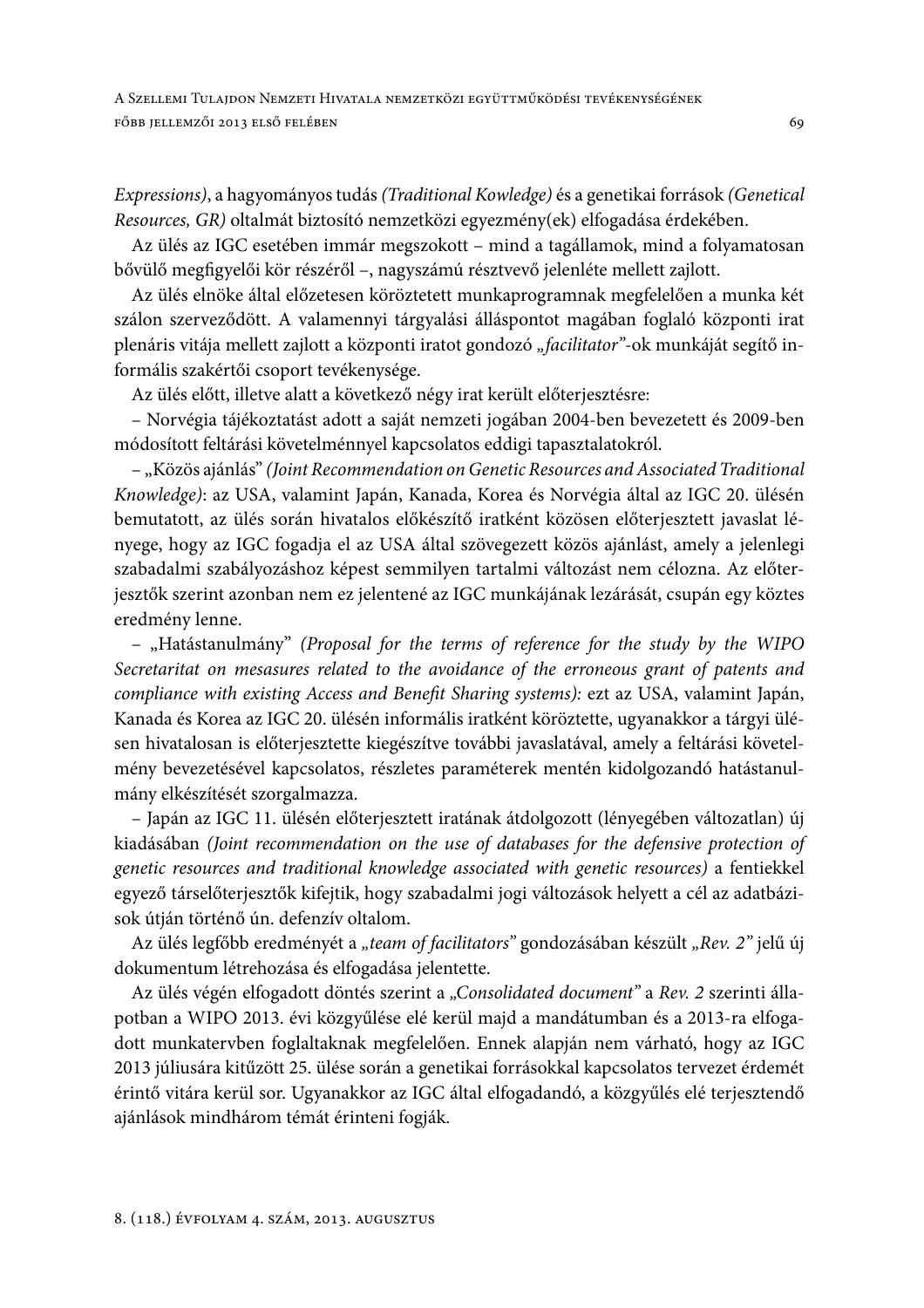A Szerzői és Szomszédos Jogok Állandó Bizottságának speciális ülése (Special Session of the Standing Committee on Copyright and Related Rights), Genf, február 18-22.

Az ülésen az SZTNH-t a Nemzetközi Szerzői Jogi Osztály szakmai tanácsadója képviselte.

Az ülés keretében folytatott viták informális keretek között zajlottak, és céljuk egyetlen dokumentum (Draft text of an international instrument/treaty on limitations and exceptions for visually impaired persons/persons with print disabilities) fejlesztése volt annak érdekében, hogy a WIPO 2012. december 17. és 18. között tartott rendkívüli közgyűlése által elfogadott döntés értelmében 2013 júniusára Marokkóba összehívott diplomáciai konferencia sikerrel zárulhasson.

A tárgyaló felek elsősorban a dokumentum végén található "cluster package" tekintetében kívántak kompromisszumot létrehozni, mivel hamar egyértelművé vált, hogy az e "csomagban" történő megállapodás hiánya könnyen meghiúsíthatja a diplomáciai értekezlet sikerét. A csomagról végül az ülés utolsó napján született meg a konszenzus azzal a megjegyzéssel, hogy a felek az abban foglalt megállapodást nem tekintik véglegesnek.

A "cluster"-t érintő tárgyalások mellett a tárgyaló felek a dokumentum további részeit illetően is folytattak vitákat, amelyek "részeredményeit" a júniusban megvitatandó szöveg - véglegesen elfogadottnak nem tekinthető – lábjegyzeteiben rögzítették.

Az Európai Unió tagállamai a Bizottság vezetésével helyszíni koordinációs üléseken, illetve elektronikusan is egyeztették álláspontjukat. Az ülésszak alatt a közép-európai és a balti államok regionális csoportja (Central European and Baltic States, CEBS) koordinációs feladatait Lengyelország látta el. A magyar delegáció folyamatosan részt vett az országcsoportok koordinátorai, illetve a csoport további tagjai számára nyitva álló szűkebb körű, informális egyeztetéseken.

A Szabadalmi Jogi Állandó Bizottság (Standing Committee on the Law of Patents, SCP) 19. ülése, Genf, február 25-28.

Az ülésen az SZTNH-t az Iparjogyédelmi Jogi Osztály helyettes vezetője képviselte.

#### A szabadalmi jogokra vonatkozó kivételek és korlátozások

A vita Brazília eredeti munkaprogramjavaslata, a kiküldött kérdőívre beérkezett válaszokat összefoglaló elemzés, valamint Brazília újabb javaslata alapján zajlott. Ez utóbbi lényegében az eredeti javaslat szerinti második fázis részletes munkatervvel való kitöltését szolgálta: a kérdőív mind a tíz fejezetét alapul véve készítsen elemzést a Titkárság a leggyakrabban alkalmazott kivételekről és korlátozásokról.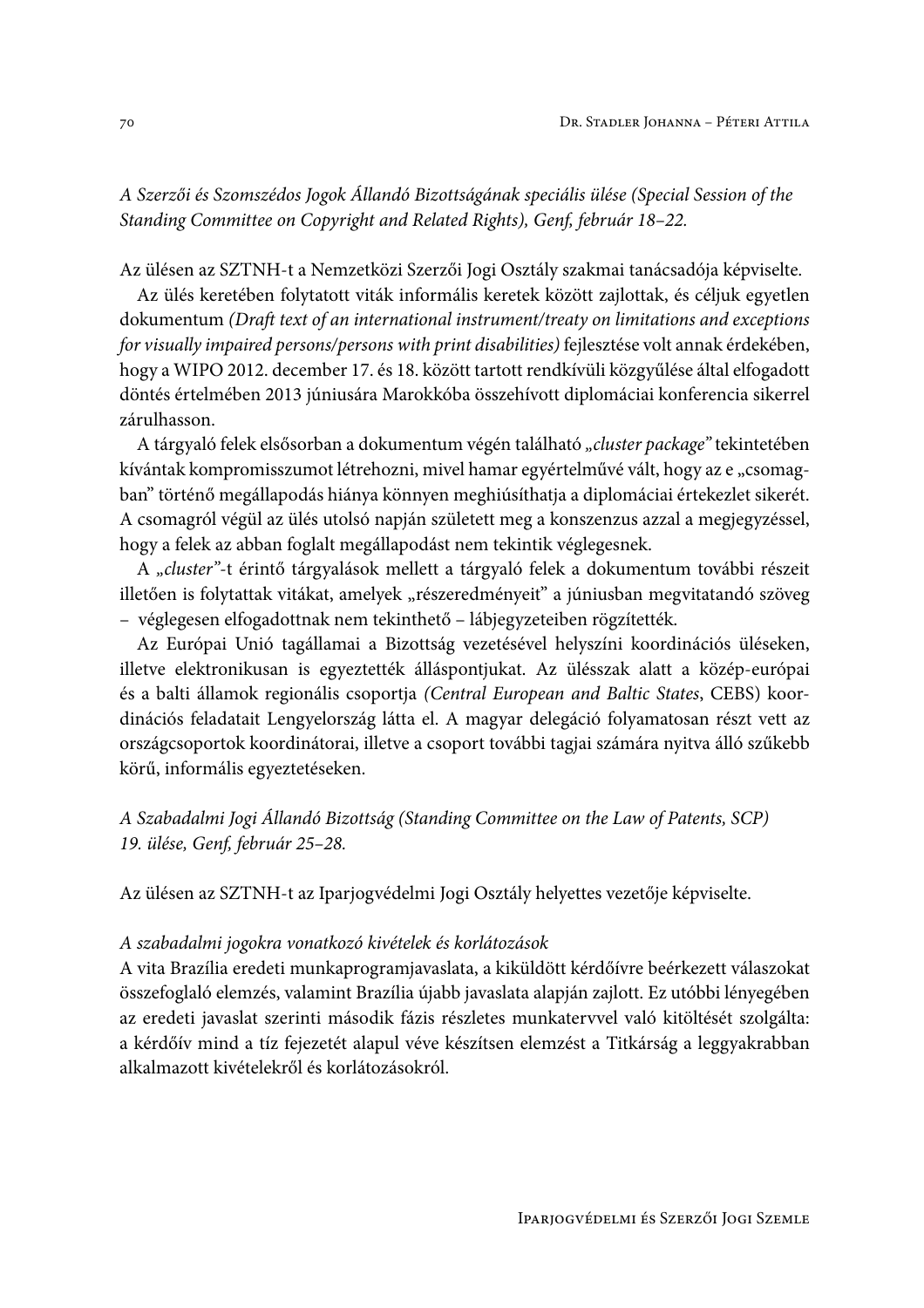### A szabadalmak minősége és a felszólalási rendszerek

A megelőző üléseken a szabadalmak minősége kérdésében Kanada és az Egyesült Királyság módosított javaslata, valamint Dánia és az USA javaslatai alapján folytatott vitát az SCP. A három javaslat kapcsán benyújtott tagállami észrevételeket az SCP 18. ülésére összegezte a Titkárság. A felszólalási rendszerek témája továbbra is napirenden szerepelt. A Titkárság által készített munkadokumentumban immár szerepelnek a felszólaláson kívüli, a szabadalmak érvényességének vitatására hivatott egyéb jogi eszközök is. Az előző ülésen az EU egy kézikönyv kidolgozását javasolta, de ebben érdemi előrelépés nem történt. Néhány delegáció az eddig rendelkezésre álló információk összegzését kérte.

### Szabadalmak és egészség

A 18. ülésen napirenden szerepelt az afrikai csoport és a DAG közös javaslata, amellyel szemben az USA is benyújtotta saját javaslatát. Kiegyensúlyozottabb megközelítés alkalmazását kérte, amely figyelemmel van a szabadalmi oltalom hiányának a gyógyszerfejlesztésekre gyakorolt negatív hatásaira is. A Titkárság elkészítette a WIPO, a WHO és a WTO tevékenységéről szóló új összefoglaló anyagot, amelynek a bevárását a fejlett országokat tömörítő "B" csoport még a 18. ülésen kérte a további lépések előtt. A WIPO-WHO-WTO háromoldalú tanulmány bemutatására a jelen ülésen került sor.

A szabadalmi ügyvivők tudomására jutott, az ügyfelekre vonatkozó bizalmas információk védelme (Client-Patent Advisor Privilege, CAP); a titoktartási kötelezettség nemzetközi aspektusai

A vita alapját a Titkárság által az előző ülésre elkészített, a nemzetközi elem miatt felmerülő problémák kapcsán megoldási javaslatokat is tartalmazó munkaanyag képezte. Az EU, a B és a CEBS csoport ismételten minimumstandardok, illetve kötőerővel nem bíró alapelvek (common non-binding principles) kidolgozását kérte. Számos európai delegáció, valamint több nem kormányközi szervezet (FICPI, GRUR, AIPPI) ismét hangsúlyozta a téma különös jelentőségét, és kérte annak napirenden tartását.

### Technológiatranszfer

A technológiatranszfer kapcsán folytatott plenáris vitát az előző ülésre elkészített két munkaanyag alapján folytatták a delegációk. A fejlődő országok ismét nehezményezték, hogy az anyag nem tér ki arra, hogy a technológiatranszfert hogyan és milyen mértékben akadályozza a szabadalmi rendszer működése (patent-related impediments).

Az SCP hozzájárulása a Development Agenda vonatkozó ajánlásainak a végrehajtásához A napirendi pont kapcsán a delegációk abban állapodtak meg, hogy a hozzászólásokat írásos formában juttatják el a Titkársághoz. Az EU és a CEBS a korábbi üléseken megfogalmazott álláspontot ismételte meg: a napirenden szereplő kérdések terén kevés érdemi előreha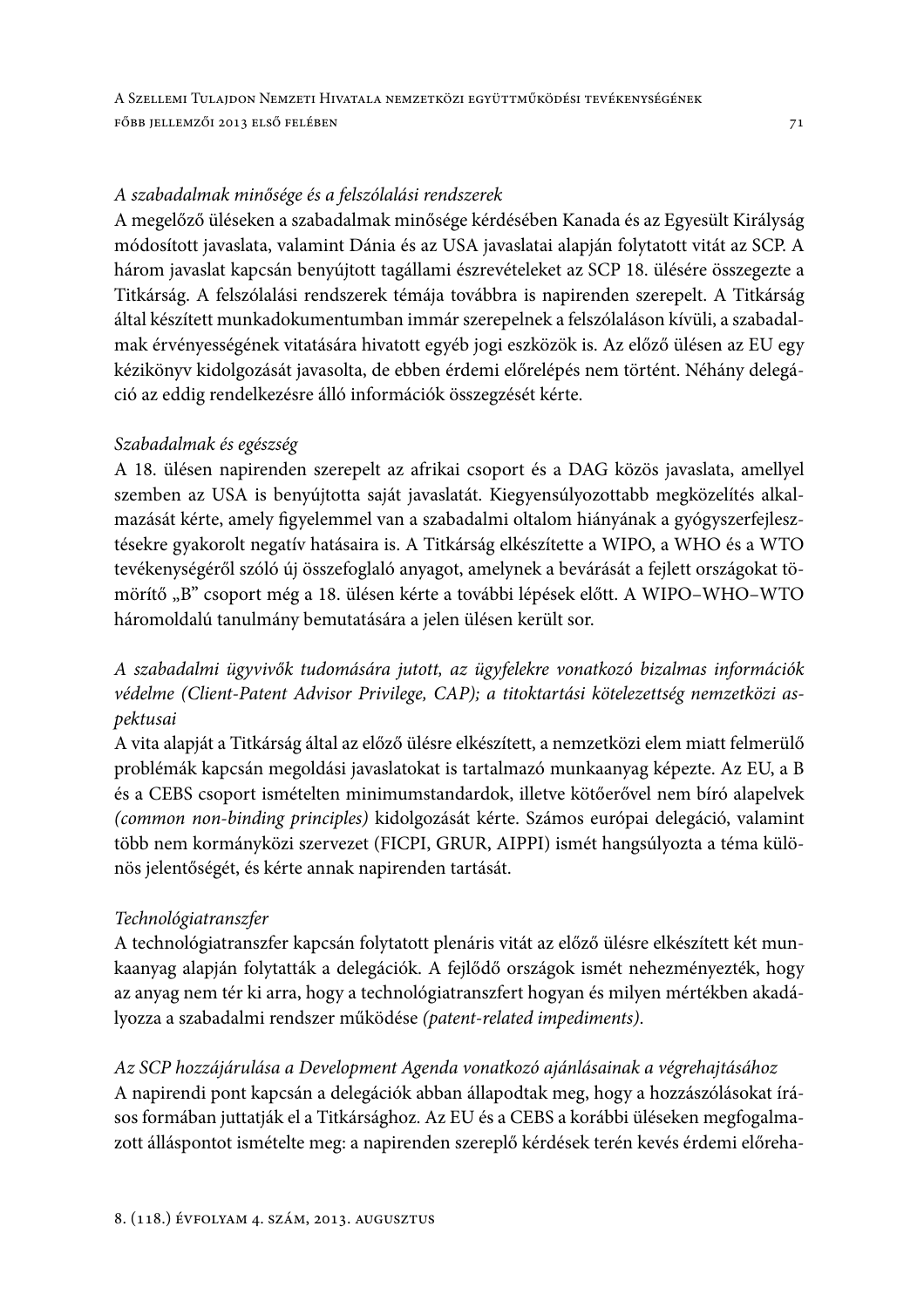ladás volt tapasztalható, ezért az átfogó értékelés nem lehetséges; egyensúlyra kell törekedni a vizsgált kérdéseket illetően, illetve kerülni kell az átfedést a Fejlesztéssel és a Szellemi Tulajdonnal foglalkozó Bizottságban jóváhagyott projektekkel.

#### Az EU-tagállamok, a B és a CEBS csoport koordinációs ülései

Az ír elnökségi stáb és az EU Bizottság genfi delegációjának vezetésével megtartott koordinációs üléseken a magyar delegáció aktívan közreműködött a közös álláspont kialakításában és a hozzászólások szövegének kidolgozásában. Ugyanígy járt el a CEBS – általában a B csoporttal közösen megtartott - koordinációs ülésein is. Az EU tagállamai továbbra is támogatják az USA által a szabadalmak minősége tárgyában előterjesztett javaslatot. Az üléseken kulcskérdés volt, hogy az afrikai csoport által a szabadalmak és egészség napirendi pont kapcsán javasolt, négy elemből álló tanulmány mire terjedhet ki, illetve milyen eredményeket kell elérni mindenképpen a szabadalmak minősége kérdésében. Egyöntetű álláspont volt, hogy a minden aspektusra kiterjedő tanulmány elkészítése elfogadhatatlan.

### Informális egyeztetések az SCP további munkájáról

A hét folyamán lezajlott informális egyeztetések célja a további munka kapcsán történő megállapodás tető alá hozása volt. A tárgyalások az előző üléshez hasonlóan hosszúra nyúltak, és sokszor az is problémát okozott, milyen sorrendben érintsék a delegációk a napirenden szerepelő témaköröket.

Az Új Növényfajták Oltalmára létrehozott Nemzetközi Unió (UPOV) bizottságainak és Tanácsának tavaszi ülései, Genf, március 21-22.

Az üléseken a hivatalt a Vegyészeti és Agrárkémiai Osztály vezetője képviselte.

#### Az Adminisztratív és Jogi Bizottság (CAJ) 67. ülése

A CAJ elfogadta és a tanács 2013. október 24-én tartandó ülése elé terjeszthetőnek minősítette a "Magyarázó megjegyzések a *termelő* fogalmához az UPOV-szerződés 1991-es szövege szerint" című dokumentumot. Szintén elfogadásra került a "Magyarázó megjegyzések a betakarított termény fogalmához az UPOV-szerződés 1991-es szövege szerint" című dokumentum, amelyben bizonyos pontosítások történtek.

A CAJ egyetértett abban, hogy javasolja az Adminisztratív és Jogi Bizottság Tanácsadó Csoportjának (CAJ-AG) a "Magyarázó megjegyzések a betakarított termény fogalmához az UPOV-szerződés 1991-es szövege szerint" című dokumentum felülvizsgálatát, hogy a dokumentumba szemléltető példák kerüljenek a termelők betakarított terményekkel kapcsolatos jogainak jobb megértése érdekében.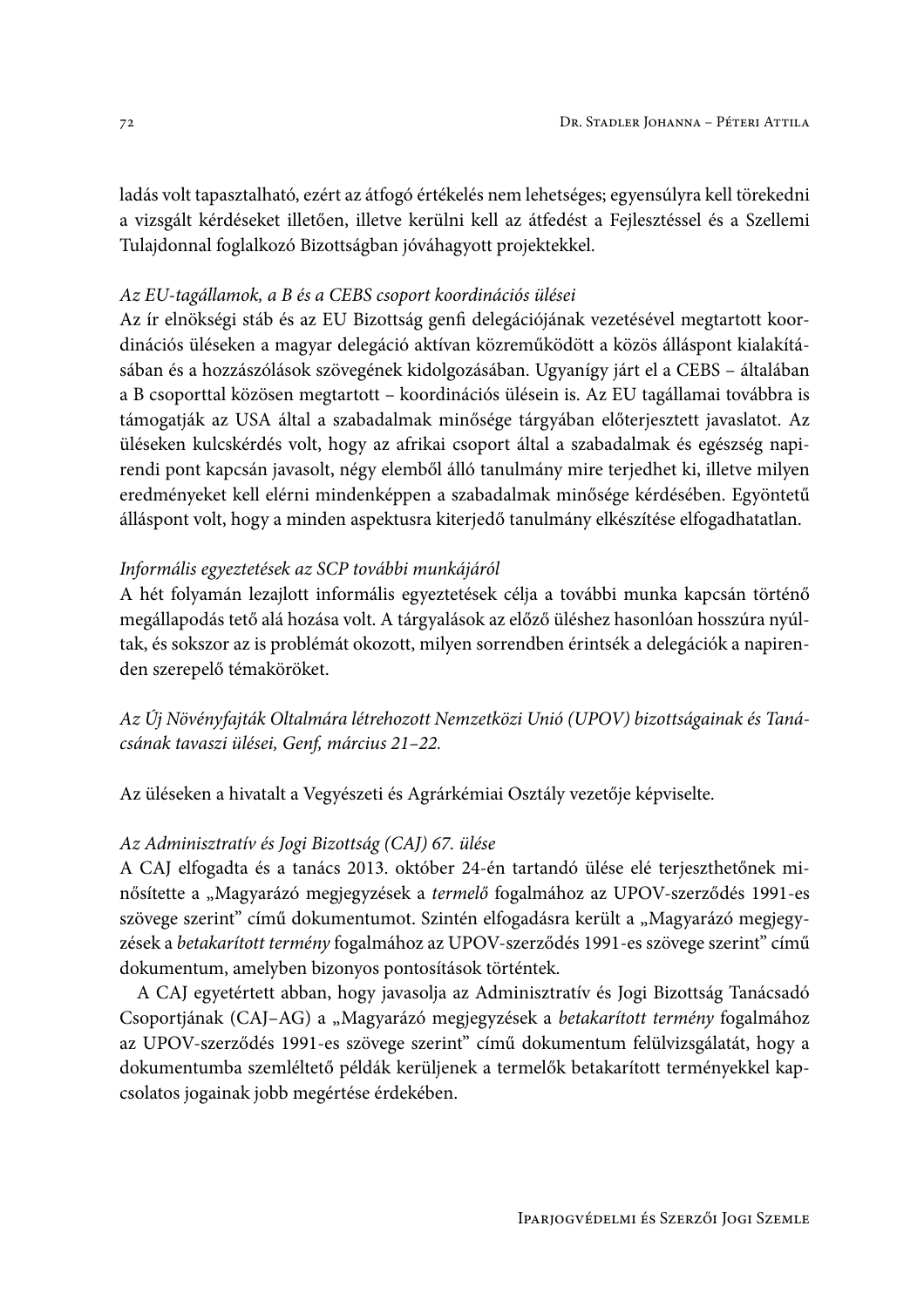A CAJ megbízta továbbá az UPOV hivatalát egy olyan szöveg előkészítésével, amely magába foglalná annak a lehetőségét, hogy egy eredeti fajta molekuláris markereit mennyiben lehet felhasználni a származtatott fajtákhoz (EDV).

A CAJ bejelentette, hogy a PLUTO növényfajta-adatbázis ismét számos új elemmel bővült, amelyek közül a legfontosabb a fajtanév-hasonlóságra történő kereshetőség. Erről a WIPO képviselője tartott előadást és bemutatót. Az előadásban azt is ismertették, hogy a fajtanevek kutatása során a védjegyekkel történő ütközést is megvizsgálják, és bár az ütközés önmagában nem akadálya a fajtanév használatának, a védjegy jogosultjának ebbe bele kell egyeznie.

### Az Egyeztető Bizottság (CC) 85. ülése

Az ülésen az UPOV főtitkára beszámolt az UPOV pénzügyi helyzetéről, amelynek keretében ismertette a 2012-es év számadását, a 2013-as évre előirányzott főbb számokat, valamint a 2014-2015. év költségvetési tervezetét. A CC elfogadta továbbá a főtitkár beszámolóját a tavalyi év eredményeiről, és kérte az UPOV-ot, hogy a soron következő CC-ülésen a 2012–2013-as időszak tekintetében átfogó jelentést adjon, különös hangsúlyt helyezve a növényfajta-oltalom promóciójára, valamint a jogi, adminisztratív és technikai területeken történt fejleményekre.

A CC tudomásul vette, hogy elfogadásra és alkalmazásra került a PLUTO és a GENIE adatbázis használatának előzetes regisztrációhoz kötöttsége. Tudomásul vette továbbá, hogy forráshiány miatt az UPOV megújult honlapján még nem megoldott bizonyos, eddig csak papíralapon létező dokumentumok hozzáférhetősége, valamint a megfigyelői státuszok odaítélésének közzététele; a megoldást még keresik. Ugyanakkor az UPOV Lex növényfajtákat érintő új szekciói hamarosan elérhetőek lesznek a honlapon.

Az UPOV kommunikációs stratégiája kapcsán ismertették, hogy az UPOV igyekszik a modern média adta lehetőségeket maximálisan kihasználni, így pl. jelen van a Facebookon és a Twitteren is. A CC egyetértett abban, hogy a kommunikációs stratégia kapcsán a következő ülésen az alábbi szempontok kerüljenek megvitatásra:

- egy "gyakran feltett kérdések" rovat beindítása;
- a kommunikációs hibák kezelése;
- "jó példák" bemutatása;
- szervezeti kommunikációs elemek megalkotása az UPOV honlapján;
- workshopok és találkozók;
- oktatóknak és egyetemi tanároknak szóló anyagok közzététele;
- a kommunikációs stratégián belül a prioritások meghatározása.

### A tanács 30., rendkívüli ülése

A tanács elfogadta az UPOV pénzügyi szabályozásáról szóló, valamint az UPOV tagjainak szóló, a kooperációt elősegítő útmutatóra vonatkozó dokumentumokat. Támogatta a CAJ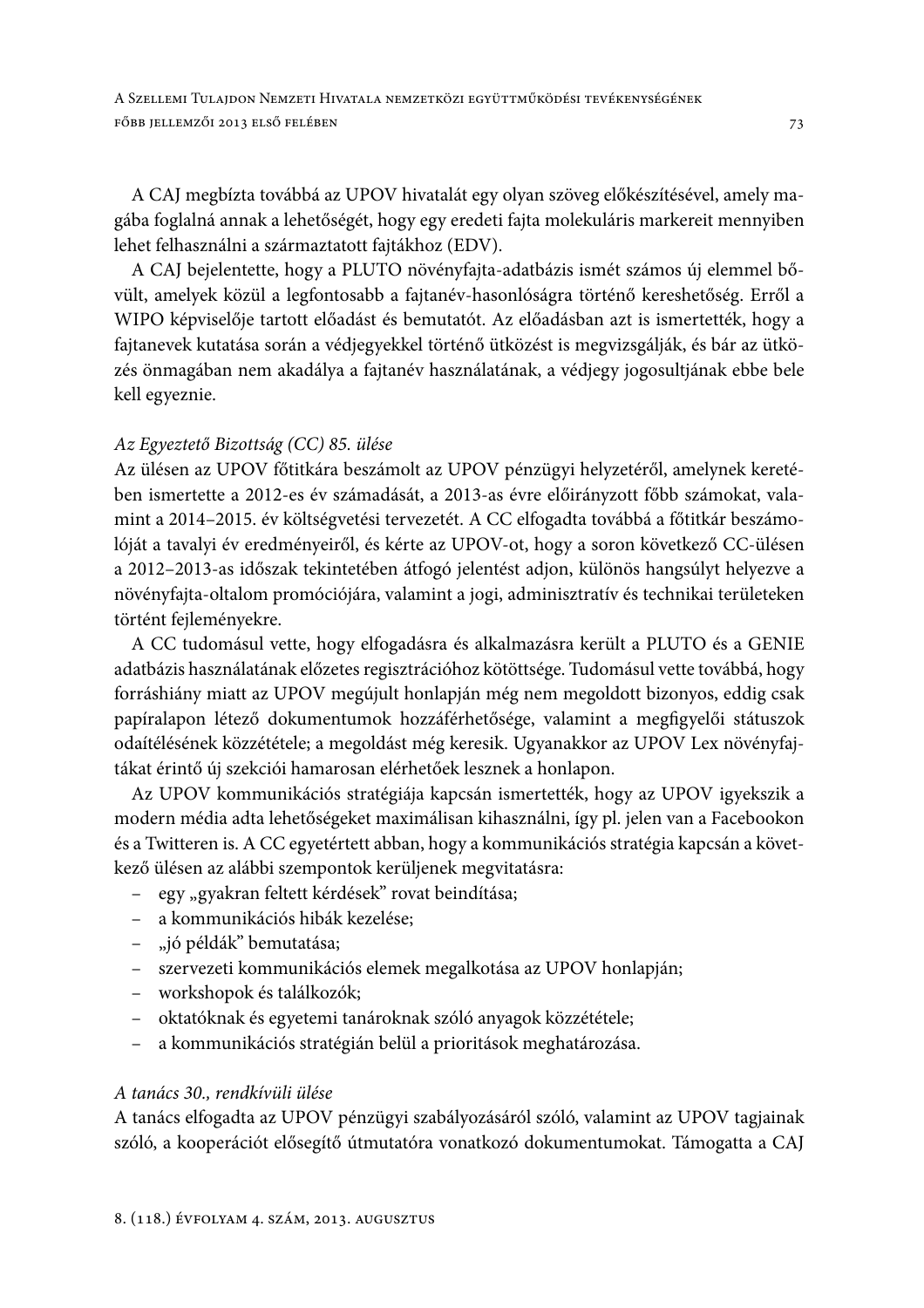által javasolt, valamint a CC által elfogadott, az EDV-kre vonatkozó, nyilvános szeminárium megtartását. A szemináriumnak a mezőgazdaságra gyakorolt hatásait is figyelembe véve a tanács elfogadta a CAJ-nak a szeminárium programjára vonatkozó előterjesztését. Elfogadta továbbá az UPOV DL-205 jelű távoktatási programot, és meghirdette annak pontos paramétereit. A továbbiakban a tanács elfogadta a 2013. évre vonatkozó eseménynaptárt és az ülésről szóló sajtóközleményt.

### A műsorsugárzó szervezetek védelme tárgyában tartott ülésközi találkozó (Intersessional Meeting on the Protection of Broadcasting Organizations), Genf, április 10-12.

Az ülésen a Nemzetközi Szerzői Jogi Osztály szakmai tanácsadója képviselte az SZTNH-t.

Az ülés során az SCCR asztalán fekvő, a műsorsugárzó szervezetek védelmének bevezetését célzó nemzetközi szerződés létrehozatala alapjául szolgáló dokumentum kapcsán előrehaladás nem történt, a részt vevő tagállamok nem kívántak szövegszerű javaslatokat megfogalmazni, mivel már az ülés kezdetén konszenzus alakult ki azzal kapcsolatban, hogy az ülés három napja során szövegezés ne történjen.

Három fő témaként a jogosultak köre, az átvitel mikéntje és a védendő jogok listája került terítékre.

A jogosultak kapcsán kérdés volt, hogy mi értendő a hagyományos műsorsugárzó szervezetek alatt. Az indiai delegáció szerint a szervezet definiálása utaljon a tradicionális mivoltra (analóg vagy műholdas műsorsugárzás), míg más tagállamok – pl. az EU – a szerkesztői felelősség definíció alá vonását tartanák fontosabbnak e tekintetben. Konszenzus a definíció kapcsán végül nem született. Jelenleg a webes műsorsugárzók lefedése nem tűnik reálisnak, a kábelszolgáltatók viszont a hatály alá tartoznak.

Az átvitelről folyt a leghevesebb vita, különösen abban a kérdésben, hogy milyen átviteli módok legyenek a szabályozás által lefedve. Az ülésen ebben a témában előrelépés nem történt. India a számítógépes átvitel lefedését teljességében ellenezte, Japán pedig a "simulcasting" hatály alá vonását nem tudja elfogadni. Az EU, az USA és az afrikai csoport támogatta, hogy a "simulcastingot" is fedje le a definíció. Felmerült a vita során, hogy legyen valamilyen kapcsolata az internetes átvitelnek a klasszikus átvitelhez, vagyis hogy csak olyan entitás minősülhessen műsorsugárzó szervezetnek, amely tradicionális műsorsugárzást végez, e feltétel teljesítése mellett azonban legyen lehetősége digitális műsorsugárzás végzésére is.

A jogok tekintetében is csekély volt az előrelépés. A rögzítést követő, ún. "post fixation" jogok védelme volt a legfontosabb kérdés. Japán, Dél-Afrika és Mexikó azonos álláspontot fejtett ki, amely szerint ezeket is le kell fednie a megállapodásnak. Az USA ellenezte az erre vonatkozó védelem bevezetését.

Az egyeztetések során a műsorsugárzó szervezetek képviselői is kifejtették álláspontjukat, mind a plenáris vita során, mind pedig egy külön - a B csoport, az EU, és a CEBS csoport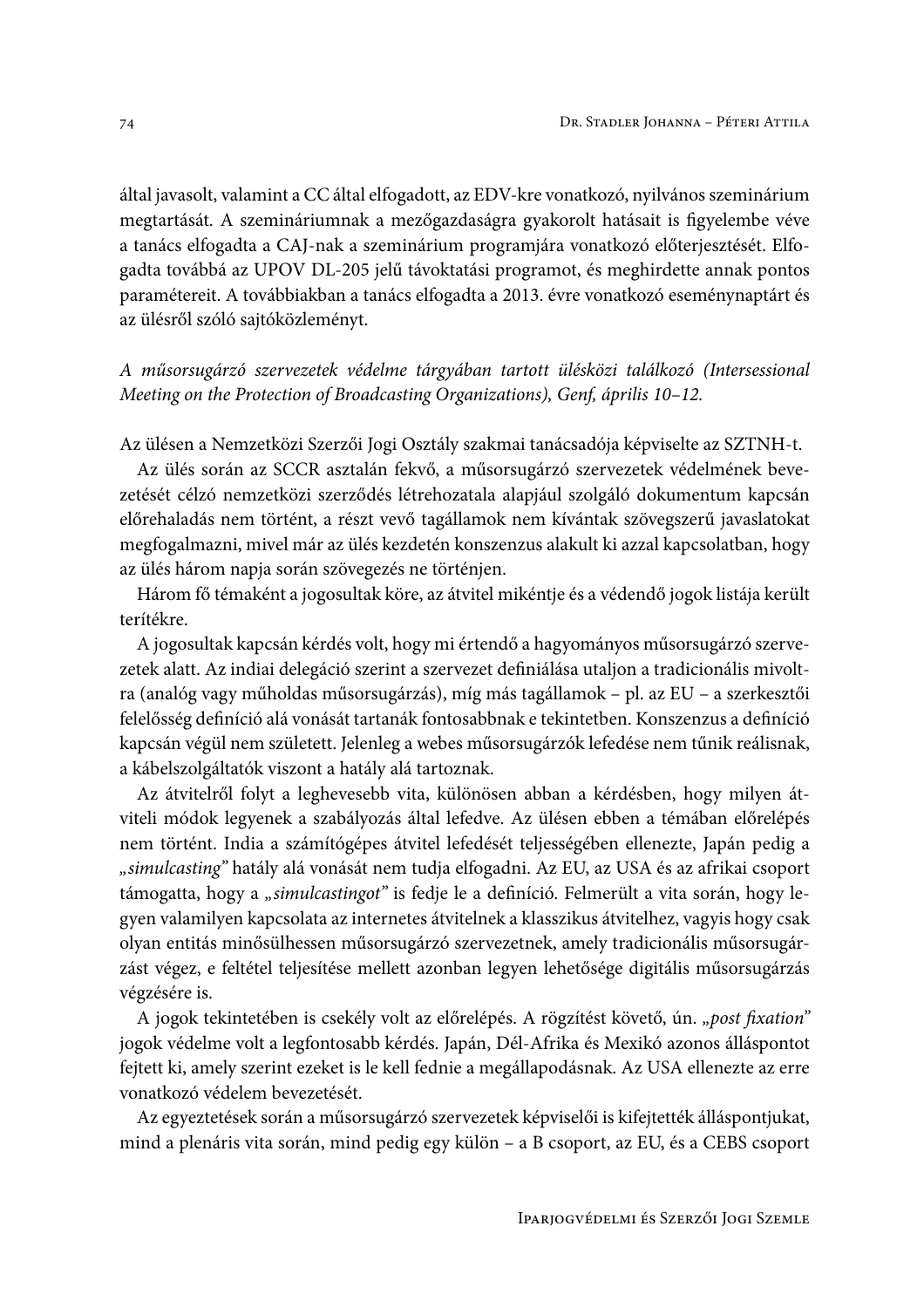képviselőivel folytatott – találkozón. E szervezetek véleménye szerint elengedhetetlen a számítógépes adatátviteli forma, valamint a rögzítést követő jogok védelemben részesítése.

Az ülés minimális előrelépést jelentett a tagállami pozíciók megismerése terén, de kézzelfogható – az asztalon lévő javaslat szövegében is megjelenő – eredményt nem hozott.

A Szellemi Tulajdonnal, Genetikai Forrásokkal, Hagyományos Tudással és Folklórral foglalkozó Kormányközi Bizottság (Intergovernmental Committee on Intellectual Property and Genetic Resources, Traditional Knowledge and Folklore, IGC) 24. ülése, Genf, április 22-26.

Az SZTNH-t az Iparjogvédelmi Jogi Osztály vezetője képviselte az ülésen.

Ezúttal is az ún. központi irat plenáris vitája mellett a tervezetet gondozó "facilitator"-ok munkáját segítő informális szakértői csoport alakult, amely a plenáris ülés szünetelése alatt folytatta tevékenységét.

A szakértői csoport a regionális koordinátorokból és csoportonként maximum öt küldöttből, valamint a bennszülött közösségek küldötteiből tevődött össze. A CEBS csoport küldöttei között Magyarország is részt vett a szakértői csoport ülésein.

A vita alapját a "The Protection of Traditional Knowledge: Draft Articles" című központi irat következő négy cikke képezte:

- 1. cikk Meghatározás; Oltalomképességi feltételek;
- 2. cikk Az oltalom kedvezményezettjei;
- 3. cikk Az oltalom terjedelme;
- 6. cikk Kivételek és korlátozások.

Az ülés legfőbb eredményét a "team of facilitators" gondozásában készült "Rev. 2" jelű új dokumentum létrehozása és elfogadása jelentette. Az előkészítő iratban foglalt korábbi verzióhoz képest a következő főbb változások emelhetők ki.

## Meghatározás és oltalomképességi feltételek

Lényeges előrelépésként értékelhető, hogy a szakértői csoport körében érdemi vita bontakozott ki a "public domain" témakörében. Ezzel összefüggésben megállapodás született abban, hogy egyelőre helyesebbnek tűnik negatív oltalomképességi feltételek rögzítése helyett a kivételek és korlátozások között foglalkozni az olyan hagyományos tudással, amely bizonyos körülményekre tekintettel nem áll oltalom alatt.

### Az oltalom kedvezményezettjei

Továbbra sem született egyetértés azzal kapcsolatban, hogy a bennszülött népeken/közösségeken és a helyi közösségeken túlmenően bővülhet-e a kedvezményezettek köre. Vitás a "nemzetek", valamint "a nemzeti jog által meghatározott más kedvezményezett" fogalma, továbbá nem világos, hogyan kerüljön szabályozásra a konkrétan meg nem határozható közösségek hagyományos tudása. Ez utóbbi kapcsán egyébként a szakértői csoport jelentős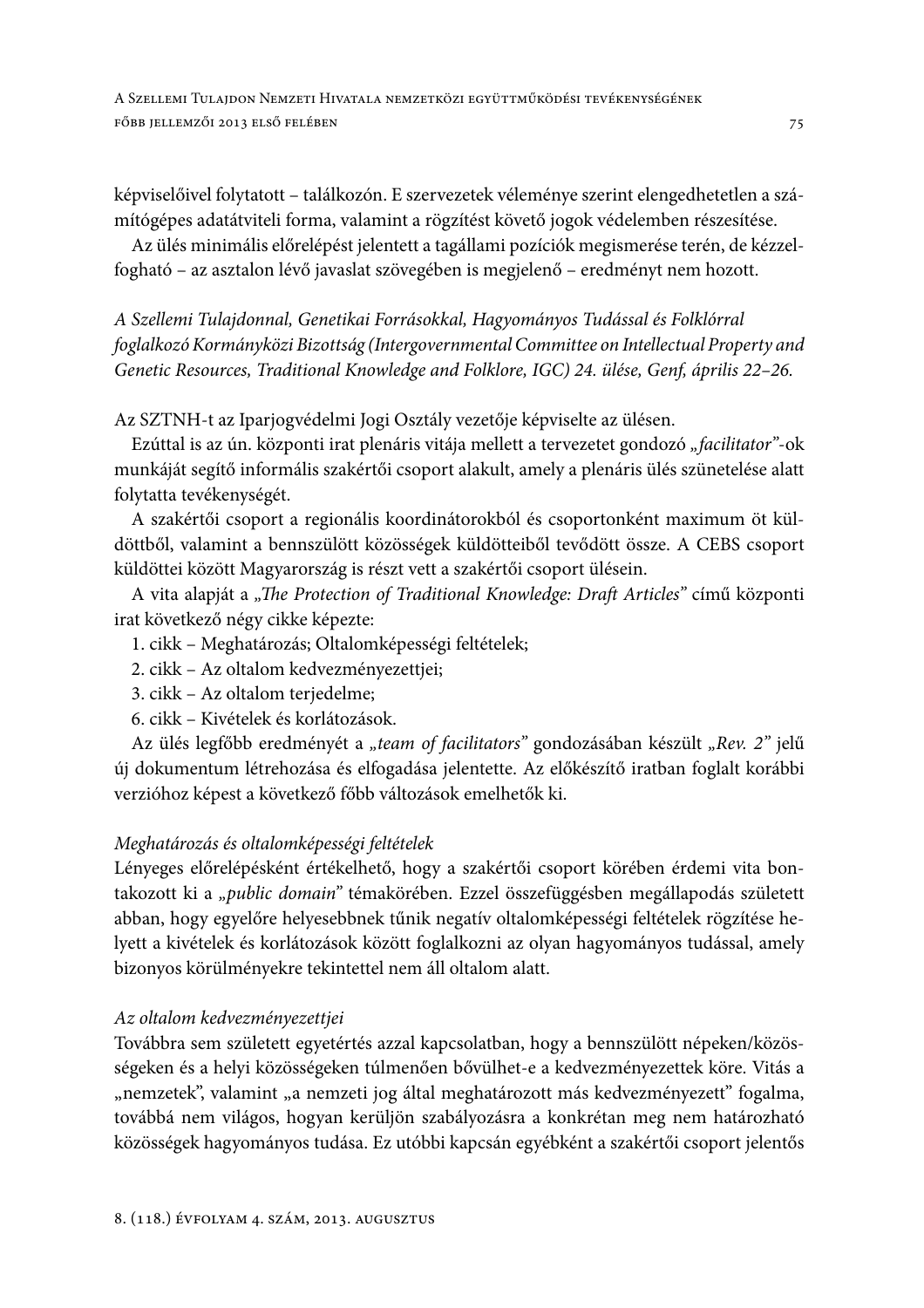részének a véleménye szerint az oltalomképességi feltételek nem teljesülnek, ezért külön szabályra nincs szükség.

#### Az oltalom terjedelme

Az eredeti szövegben is két világosan elkülönült opció szerepelt. Ezek közül az egyik a fejlődő országok, a bennszülött közösségek és Norvégia, míg a másik a fejlett országok által támogatott koncepciót tükrözte.

Összefoglalva elmondható, hogy az 1. opció szerint a szerződő feleknek világosan meghatározott jogokat kell biztosítaniuk a 2. cikk szerinti kedvezményezettek számára (a hagyományos tudás fenntartása, megóvása és fejlesztése; a hozzáféréshez szükséges tájékozott beleegyezés megadása; igazságos és méltányos részesedés a tudás felhasználásából származó hasznokból; tájékoztatás a szabadalmi bejelentésben történő felhasználásról; egyes adatok kötelező feltárása a hagyományos tudással kapcsolatos iparjogyédelmi bejelentésekben). E jogok megsértése esetén a kedvezményezettek jogi eljárás keretében léphetnek fel a jogsértéssel szemben. A 2. opció szerint a tagállamok megfelelő és hatékony jogi és közigazgatási intézkedéseket biztosíthatnak nemzeti joguk szerint bizonyos kívánt célok (pl. a hagyományos tudás forrásának feltüntetése, kölcsönösen elfogadott feltételek elfogadása, haszonmegosztás, adatbázisok létesítése, viselkedési kódexek létrehozása) előmozdítása, illetve bizonyos nem kívánt következmények (pl. engedély nélküli hozzáférés vagy feltárás) elkerülése érdekében.

#### Kivételek és korlátozások

Egyetértés van abban, hogy a kivételek és korlátozások nem korlátozhatják a hagyományos tudás kedvezményezettjeit tudásuk szokásos használatában és fejlesztésében. Továbbra sem világos azonban, hogy a nemzeti jog által meghatározható általános kivételek kapcsán milyen garanciális követelmények kerüljenek szabályozásra.

### A Lisszaboni Rendszer fejlesztésére létrehozott munkacsoport (Working Group on the Development of the Lisbon System) 7. ülése, Genf, április 29-május 3.

Az ülésen a jogi elnökhelyettes levezető elnökként, a Védjegy és Mintaoltalmi Osztály helyettes vezetője pedig a magyar küldöttként vett részt.

Az ülést a WIPO főigazgatója nyitotta meg. Beszámolt a munkacsoport eddig elért eredményeiről, valamint a munkacsoport legutóbbi ülése óta történt nemzetközi lajstromozásokról, illetve a folyamatban lévő bejelentésekről. Beszédében kiemelte a munkacsoport mandátumában foglaltakat, és utalt arra, hogy a hatodik ülésen meghozott döntés egyértelműen kijelölte a revízió jogi formáját. Ezzel jelentős mértékben lecsökkent a még megvitatásra váró kérdések száma, így reményének adott hangot abban a tekintetben, hogy a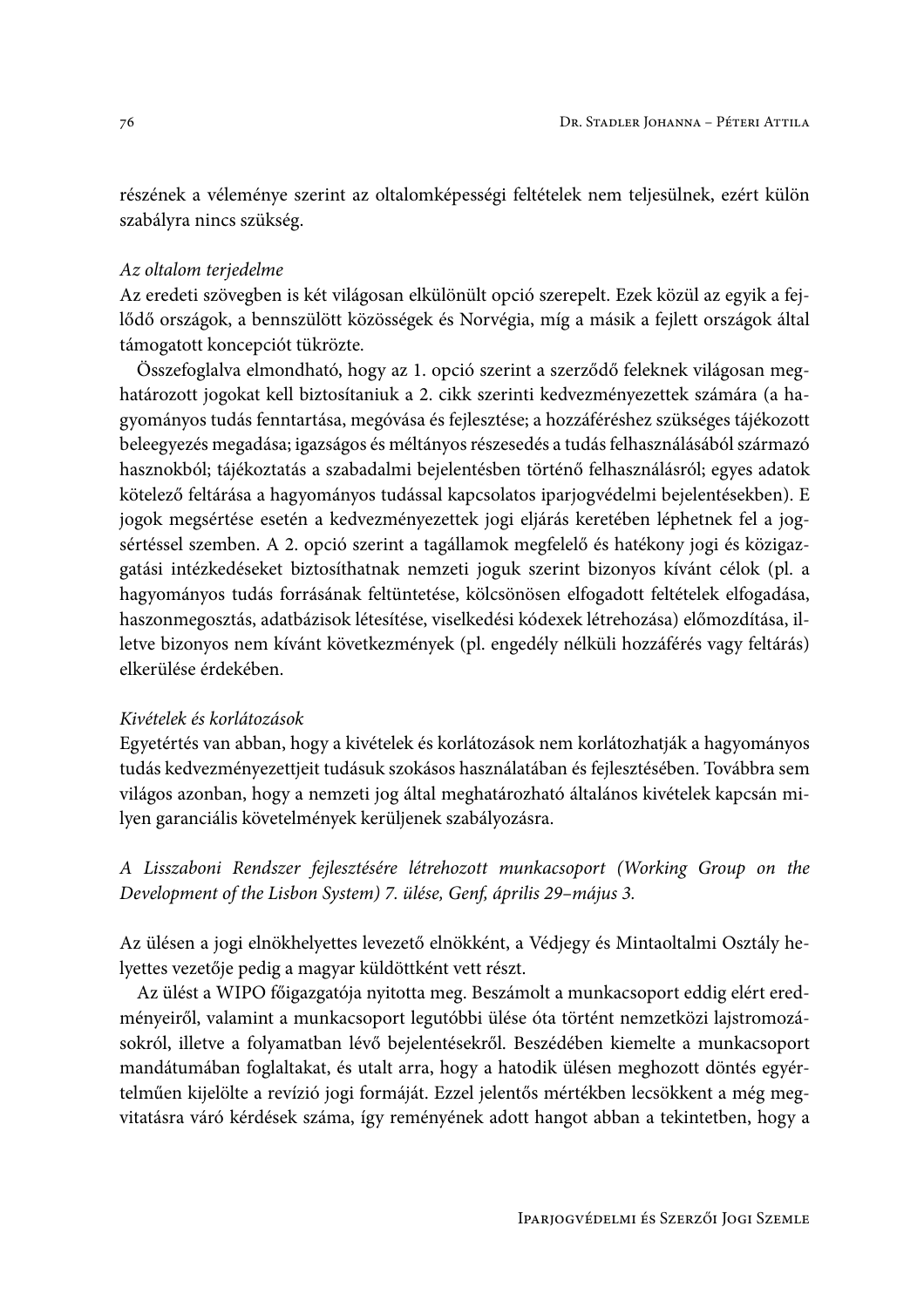munkacsoport mihamarabb javaslatot tesz a Lisszaboni Unió Közgyűlésének a Lisszaboni Megállapodás módosítását célzó diplomáciai konferencia összehívására.

A megnyitót követően a munkacsoport levezető elnökének ismételten dr. Ficsor Mihályt, az SZTNH jogi elnökhelyettesét választották meg, aki a munkacsoport megalakulása óta megszakítás nélkül tölti be ezt a posztot.

A levezető elnök javaslata alapján a munkacsoport a Lisszaboni Megállapodás módosításának szövegét a kapcsolódó végrehajtási szabályzat tervezett rendelkezéseivel együtt vitatta meg. Azt ezt megelőző általános észrevételek során a hozzászólók egyöntetűen pozitívan ítélték meg, illetve értékelték az eddigi munkát és az átdolgozott tervezet szövegének egyszerűsítését; ez utóbbi téren azonban a delegációk további javításra láttak esélyt.

A normaszöveg tervezetének megvitatására - a levezető elnök javaslata alapján - a súlyponti rendelkezésekre koncentráltan, valamint fejezetenként került sor.

A Lisszaboni Megállapodás egyik sarokköve, hogy a földrajzi árujelző – annak lajstromozását követően - a megjelölt országban nem válhat generikussá. A tervezet 17. cikke ezt a szabályt a földrajzi árujelzők korábbi jogokkal való ütközéseinek bizonyos eseteivel egy helyen kívánta rendezni, ami nem volt minden tekintetben kellően egyértelmű.

Vitatott volt a tervezet 19. cikke is, ami a földrajzi árujelzők érvénytelenítésére irányuló eljárás alapvető rendelkezéseit tartalmazza. A magyar hozzászólás kifogásolta, hogy a törlés okait a tervezet a korábbi jogokkal való ütközésre korlátozná, aminek következtében az alapvető oltalomképességi feltételek hiánya miatt utólag nem lehetne kérni a földrajzi árujelző törlését.

A tervezet első fejezetében szereplő rendelkezések részletes vitája során az eredetmegjelölés és a földrajzi árujelző definíciója kapcsán ismételten kritikák fogalmazódtak meg – elsősorban a földrajzi árujelző ismertségét (reputation) érintő kritérium körében -, de abban egyetértés mutatkozott, hogy a szövegezés a korábbi változathoz képest sokat javult. A magyar delegáció hangot adott abbéli kétségeinek, hogy a tervezetben zárójelbe kerültek azok a jogszabályhelyek, amelyek a határon átnyúló területeket érintő földrajzi árujelzőkre vonatkoznak.

Mivel az oltalom tartalmát definiáló 10. cikk tartalmában ezúttal sem sikerült megállapodásra jutni, így a tervezet továbbra is két alternatívát fog tartalmazni. A 12. cikk a földrajzi árujelzők világába is bevezetné a belenyugvás intézményét. Ennek esetleges gyakorlati alkalmazásával kapcsolatban a magyar delegáció számos aggályt jelzett. A hozzászólók mindegyike támogatta a magyar hozzászólást, egyben a rendelkezés törlését javasolták. Az oltalom időbeli hatálya kapcsán ismét felmerült a megújítás kérdése, aminek a lehetőségét a tagállamok erőteljesen kifogásolták, míg néhány megfigyelő állam pártolta azt. Azokban az országokban, ahol az oltalmat tanúsító vagy együttes védjegy alapján biztosítják, alapvető fontosságú, hogy legyen megújítás. Amennyiben a Lisszaboni Megállapodás erre nem nyújt lehetőséget, az a csatlakozásuk akadályát jelentheti.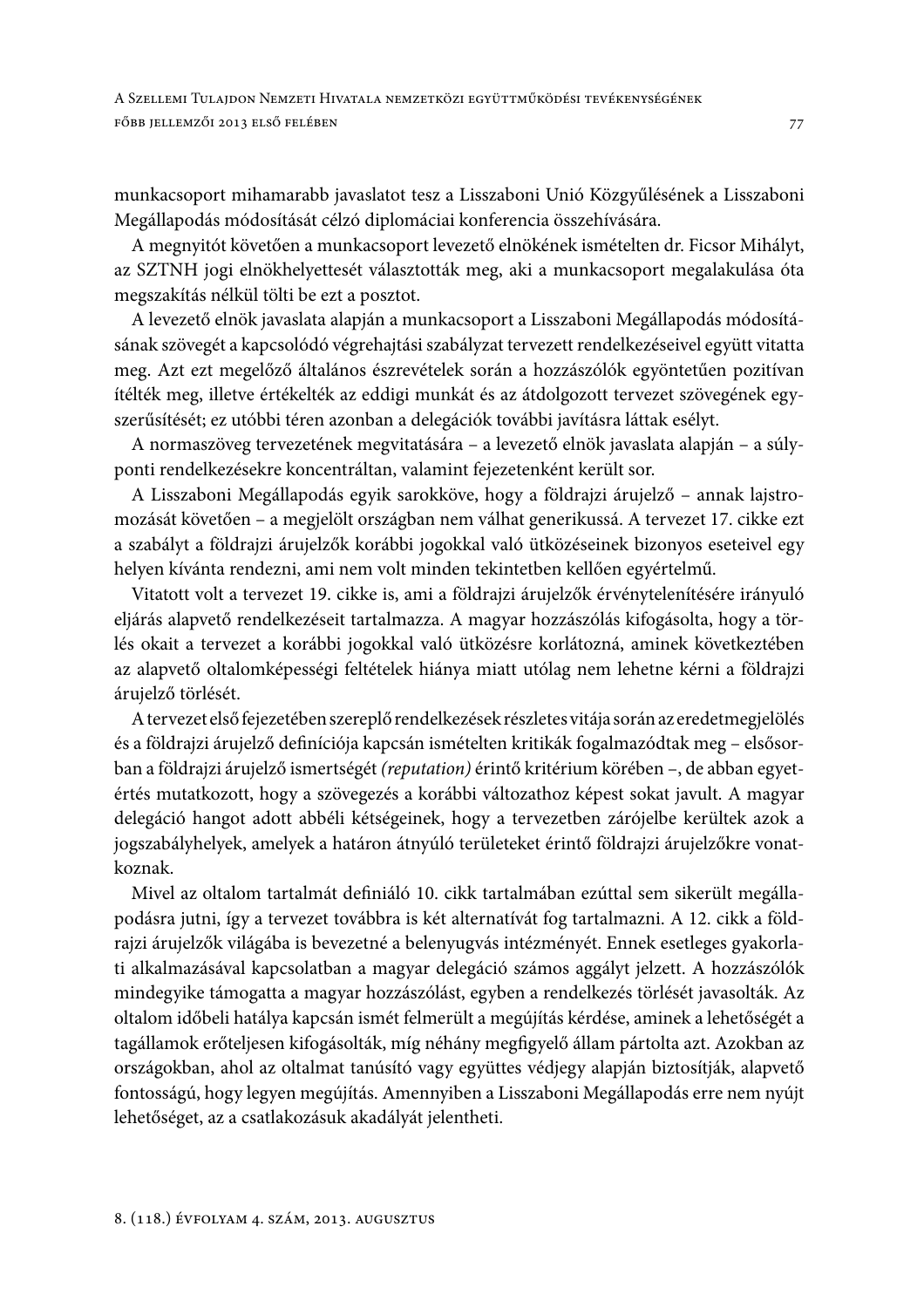A további munka tekintetében fordulóponthoz érkezett a Lisszaboni Megállapodás módosításának előkészítésére irányuló folyamat, mivel a tervezet szövege - technikai szempontból - kellően kidolgozottnak tűnik ahhoz, hogy a közeljövőben összehívjanak egy diplomácia konferenciát. A levezető elnök által felvetett két alternatíva mentén a munkacsoport végül egyhangúan elfogadta, hogy javaslatot tesz a diplomáciai konferencia összehívására, amiről a Lisszaboni Unió Közgyűlése már a 2013. őszi ülésén döntést hozhat.

### A Szabadalmi Együttműködési Szerződés munkacsoportjának (Patent Cooperation Treaty Working Group) 6. ülése, Genf, május 21-24.

Az ülésen az SZTNH képviseletében a Jogi és Nemzetközi Főosztály vezetője vett részt.

Az ülés gazdag napirendjén összesen 28 pont szerepelt. Az ülés levezető elnökévé a delegációk Victor Portellit (Ausztrália) választották, elnökhelyettesek megválasztására nem került sor.

A PCT korszerűsítésére tett javaslatok közül elsőként a Japán delegáció mutatta be PCT KAIZEN elnevezésű javaslatának frissített változatát. Egyes delegációk (pl. Mexikó, Brazília) aggodalmukat fejezték ki amiatt, hogy szerintük a javaslat rejtett érdemi harmonizációt is jelent, amennyiben a "Global Dossier" esetlegesen korlátozhatja a nemzeti hivatalokat saját eljárásaikban. Japán jelezte, hogy az aggodalmak megalapozatlanok, egyben ígéretet tett, hogy még részletesebb, a felvetett aggályokat is eloszlató javaslatot készít a következő ülésre.

A munkacsoport általánosságban vitatta meg a korszerűsítési javaslatok közül az USA és az Egyesült Királyság által kidolgozott, ún. "Expanded PCT 20/20" anyagot, amely a korábbi verzió átdolgozott változata. Mivel ennek a dokumentumnak egyes felvetéseit részletesebben tartalmazták további dokumentumok, ezek megvitatása részben külön került sorra. A PCT korszerűsítése tárgykörében eszmecserét folytattak a delegációk pl. a "limited Chapter I amendments" kérdéséről, amelynek kapcsán az Európai Szabadalmi Hivatal további megfontolást kért, tekintettel a hiányzó részek pótlásának jelenlegi rendszerére. Bár külön dokumentum tárgyalta a Patent Prosecution Highway integrációját a PCT rendszerébe, ezt az elképzelést ennek a dokumentumnak a kapcsán is kritikával illették egyes delegációk (pl. India, Dél-Afrika), féltve nemzeti szabadalmi rendszerük integritását. Az "international small/micro entity reduction" kapcsán pedig pl. Mexikó jelezte aggályait. A "mandatory response to negative comments in the national phase" javaslatával kifejezetten egyetértett pl. Svédország, Kanada, de Németország a nemzeti jog szuverenitása kapcsán aggályokat jelzett, míg Szingapúr kifejezetten ellenezte ezt a javaslatot. Az USA és az Egyesült Királyság a beérkezett megjegyzések mentén átgondolja jelenlegi javaslatait, illetve a munkacsoport következő ülésére – ahol ezt megfelelőnek ítélik – frissítik ezeket.

Az ülésen hosszas vita folyt a PCT-díjcsökkentésekre vonatkozó javaslat kapcsán. A delegációk egyetértettek abban, hogy a PCT-díjak kapcsán alkalmazott kedvezmények megál-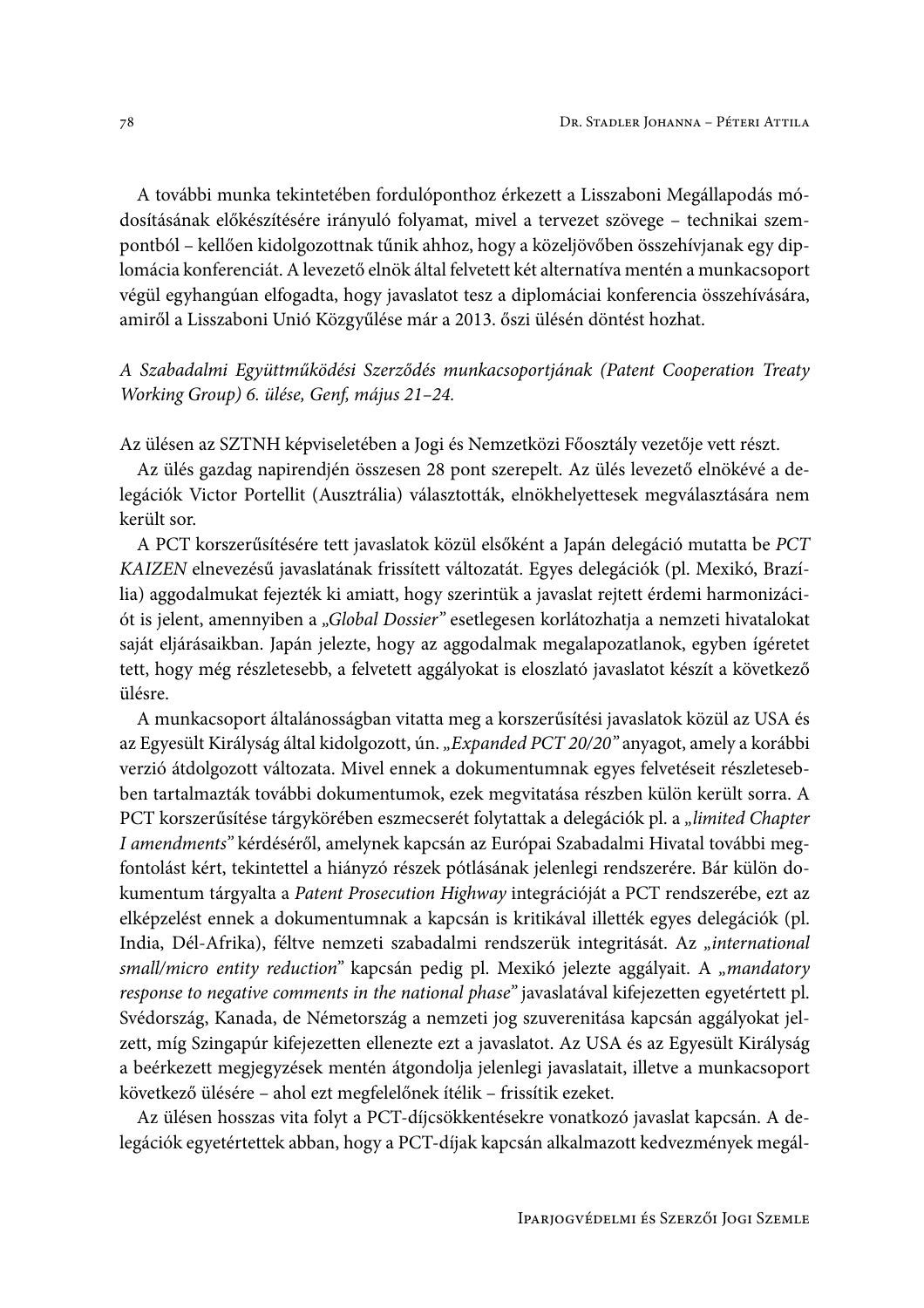lapítása során megfelelően figyelembe kell venni, hogy ezek a WIPO finanszírozása szempontjából alapvető jelentőségűek. A javasolt kétféle díjkedvezmény - a kkv-k, egyetemek és egyéb nonprofit szervezetek számára, illetve a fejlődő államok számára nyújtott kedvezmények - egyike kapcsán sem született végleges megállapodás. A kkv-kat és a nonprofit szektort segítő díjkedvezmények tekintetében a WIPO vezető közgazdásza további tanulmányt készít, míg a fejlődő országok kedvezményeiről is folytatódnak még a tárgyalások.

Magyar szempontból a munkacsoport ülésének különösen fontos témája az új PCT-hatóságok kijelölésének kérdése volt. Oroszországnak az ülésen kifejtett, arra vonatkozó szóbeli javaslatát, hogy a PCT-hatóságokkal szemben elvárt követelmények módosítására úgy kerüljön sor, hogy e kérdés tárgyalásának idejére – egészen az új kritériumok elfogadásáig – a PCT Közgyűlése hirdessen moratóriumot a PCT-hatósággá való kinevezések tekintetében, - bár egyes delegációk, mint pl. az Európai Szabadalmi Hivatal, az USA, az Egyesült Királyság, Franciaország, Svájc ezt pozitívan ítélte meg - végül nem támogatta a munkacsoport. A magyar delegáció erre irányuló felszólalását a dán és a norvég delegáció is támogatta, valamint Ausztrália is azt szorgalmazta, hogy ne történjen olyan lépés, amely a PCT-hatósággá válás terén bizonytalan idejű moratóriumot eredményez.

A Védjegyek, Ipari Minták és Földrajzi Árujelzők Jogi Oltalmával foglalkozó Állandó Bizottság (Standing Committee on the Law of Trademarks, Industrial Designs and Geographical Indications, SCT) 29. ülése, Genf, május 27-31.

A hivatalt a Védjegy és Mintaoltalmi Főosztály helyettes vezetője képviselte az ülésen, akit a delegációk ismételten a Bizottság elnökhelyettesévé választottak.

Az ülést a WIPO főigazgatója nyitotta meg. Beszédében kitért arra, hogy a közgyűlés 2012 októberében - felismerve a formatervezésiminta-oltalmi eljárások alakiságának harmonizálásáról szóló nemzetközi szerződés tervezetének (Design Law Treaty, DLT) fontosságát – konkrét munkatervet határozott meg az állandó bizottság számára. Az állandó bizottságot mindezek alapján a munka intenzívebb folytatására és a DLT szövegtervezetének véglegesítésére kérte.

A napirend elfogadását követően a regionális csoportok képviselői általános nyilatkozataikat terjeszthették elő, amelyekben az országok biztosították a bizottságot támogatásukról, hangsúlyozták a DLT jelentőségét, valamint az annak implementálása által várható előnyöket.

A WIPO Titkárságának képviselője röviden bemutatatta a DLT 30 cikkből és 19 szabályból álló tervezetét. A bejelentési nap elismerésének feltételei a DLT esszenciális rendelkezései közé tartoznak. A 28. ülésen megegyezés született abban, hogy a termék megnevezését beemelik a követelmények közé, ugyanakkor több tagállam is saját álláspontja mellett kardoskodott. A javaslatok mögött többnyire a saját nemzeti szabályozás megőrzésének kényszere húzódik meg, ami nyilvánvalóan ellentétben áll a harmonizáció gondolatával. A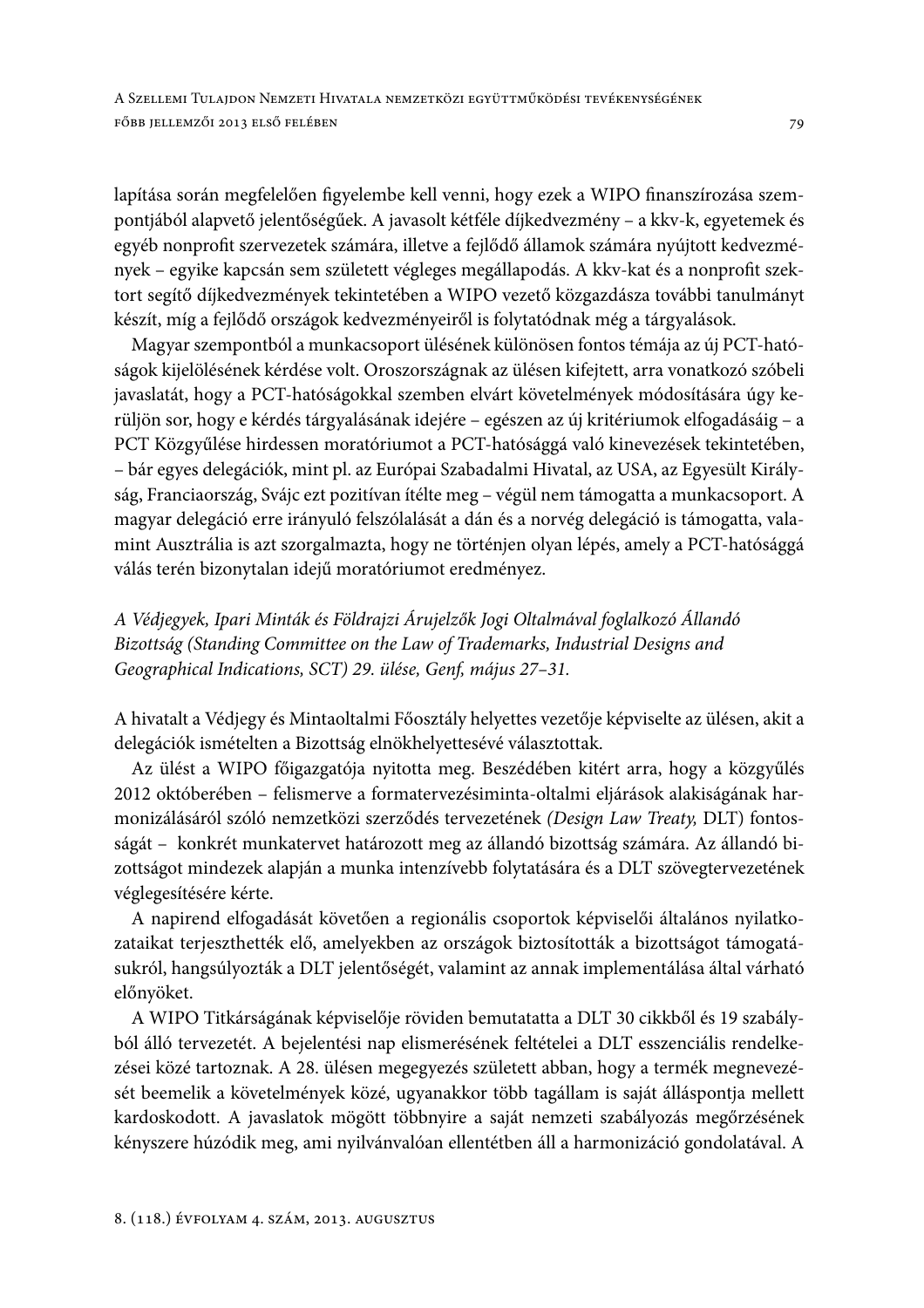levezető elnök alternatív javaslattal állt elő, amely szerint az érintett állam nemzeti szabályozása csatlakozáskori állapotának megőrzését tenné lehetővé egy szabály azzal a feltétellel, hogy az eltéréseket a részes állam kommunikálja a WIPO felé. A plénum többsége számára azonban nem tűnt elfogadhatónak e megoldás. A jogosultak érdekeit képviselő szervezetek is e javaslat ellenében foglaltak állást.

A bejelentés megosztásának lehetőségét biztosító 8. cikk kapcsán egyes országok számára nem volt elfogadható annak előírása, hogy a megosztással keletkező új bejelentésért nem kérhetnek magasabb díjat, mint az eredeti bejelentés díja.

A halasztott közzététel tekintetében a DLT tervezete két változatot tartalmaz. Több tagállam a halasztott közzététel kötelező bevezetése mellett érvelt, hivatkozva a bejelentők érdekeire. Abban az esetben, ha ez a rendelkezés opcionális lesz, akkor a minta - az országonként eltérő szabályozás miatt – egyes államokban hozzáférhetővé válik, így a jogosultnak az az érdeke, hogy a tényleges piaci bevezetésre kellőképpen fel tudjon készülni, végül meghiúsul. Az opcionális megoldást szorgalmazó államok a halasztott közzététel eredményezte jogbizonytalanságra hivatkoztak, hiszen közzététel hiányában harmadik személyek nem ismerhetik meg az oltalom tartalmát. A kérdésben nem sikerült megállapodásra jutni.

A technikai segítségnyújtásra vonatkozó rendelkezés körében a levezető elnök javaslata alapján a vitát első körben egy szűkebb, informatív megbeszélésen folytatták a felek, ahol a regionális és csoportkoordinátorok mellett további érdekelt államok képviselői is részt vettek. A vitatott elveket egyenként vitatták meg informális keretek között, és három elvben sikerült megállapodni: a kapacitás kiépítése, az információk cseréje, a támogatások monitorozása. Komoly vitákat eredményezett azonban a bejelentési díj csökkentése, valamint a díjak elengedésének kérdése olyan esetekben, amikor a bejelentő fejlődő vagy alacsonyan fejlett országban honos. Szintén nem sikerült közös nevezőre jutni a fejlődő államok képviselőinek DLT-közgyűléseken való részvételének finanszírozási kérdéseiben sem.

A "védjegyek az interneten" és "az ICANN új felső szintű doménnevekre vonatkozó politikája" témák kapcsán a WIPO vitarendezési központjának munkatársa részletesen beszámolt a 28. ülés óta történt fejleményekről. A titkárság által előkészített anyag szerint is történt előrelépés, különös tekintettel a földrajzi nevek, valamint a kormányközi szervezetek nevének az új felső szintű doménnevek köréből történő kizárását illetően. Az ICANN által javasolt új vitarendezési mechanizmusok ugyan továbbra is napirenden vannak, de a WIPO növekvő szerepvállalása az arbitráció területén örömteli fejlemény.

Az ülés során az EU tagállamainak képviselői, valamint a CEBS csoport is tartott koordinációs ülést, amelynek során jóváhagyták a csoportok álláspontját és megvitatták a vita során alkalmazásra kerülő tárgyalási stratégiákat.

A DLT elfogadását célzó diplomáciai értekezlet összehívásáról végül nem fogadott el ajánlást az állandó bizottság, mindazonáltal a levezető elnök összefoglalója szerint a DLT szövegét érintően haladást értek el, ami talán elősegítheti a közgyűlés pozitív döntését a kérdésben.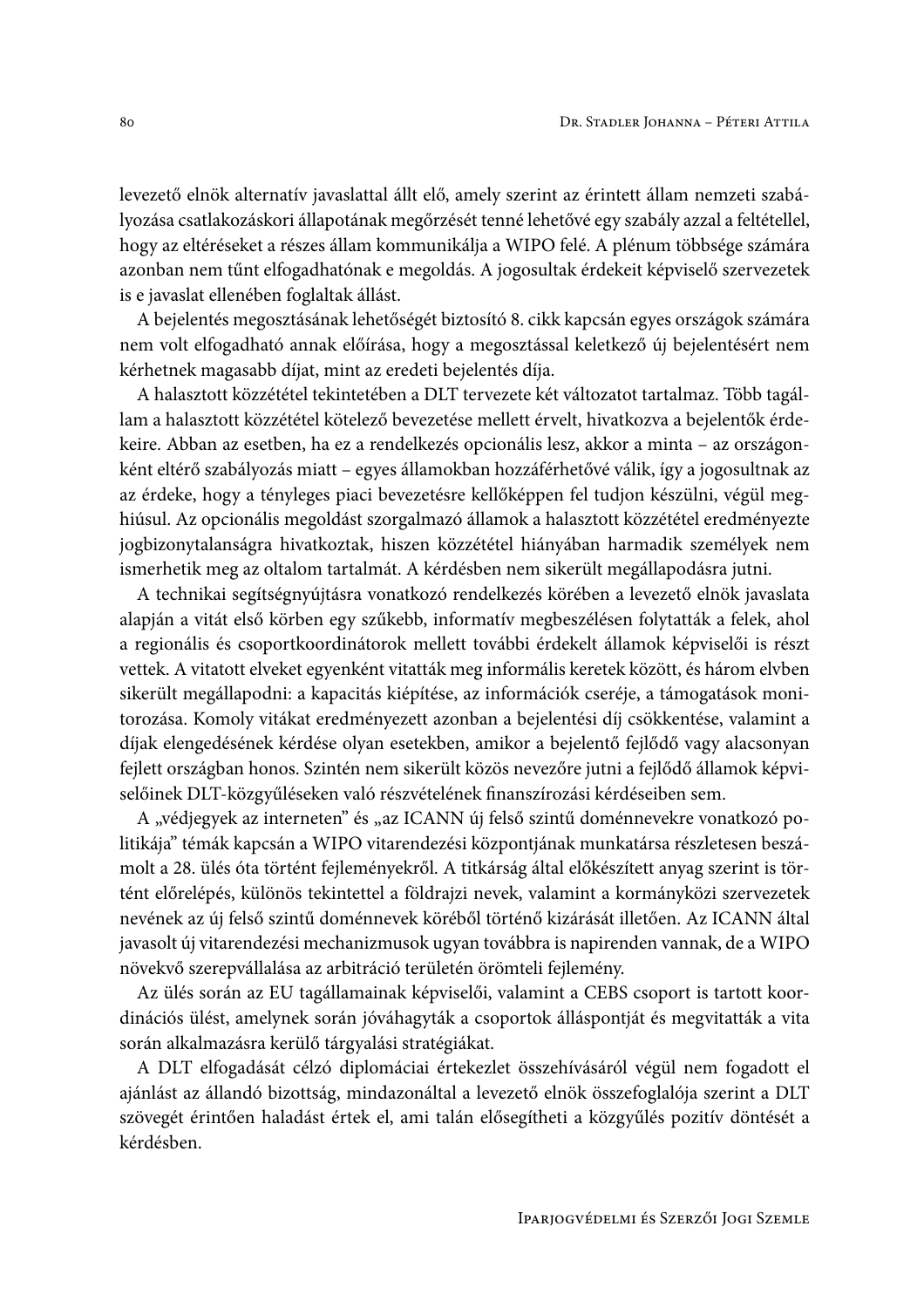A SZELLEMI TULAJDON NEMZETI HIVATALA NEMZETKÖZI EGYÜTTMŰKÖDÉSI TEVÉKENYSÉGÉNEK FŐBB JELLEMZŐI 2013 ELSŐ FELÉBEN

A földrajzi árujelzőkről szóló nemzetközi szimpózium (Worldwide Symposium on Geographical Indications), Bangkok, március 27-29.

A hivatalt a Jogi és Nemzetközi Főosztály helyettes vezetője képviselte.

Az ünnepélyes megnyitót követően az első témát az ázsiai és csendes-óceáni térség legújabb, a földrajzi árujelzőkkel (geographical indications, GI) kapcsolatos fejleményei szolgáltatták.

A malajziai előadó a 2004-ben lajstromozott Sarawak Pepper példáján mutatta be a földrajzi árujelzők fontosságát Malajziában. A maláj borstermelés 99%-a a Sarawak régióban történik, a termék világszerte tapasztalható piaci jelenléte pedig nem kis részben a földrajzi árujelző oltalmának köszönhető (amelyet brandként használnak).

A kínai előadó elmondta, hogy az 1993-as és 2001-es védjegyjogi reform során vált lehetővé a földrajzi árujelzők lajstromozása (a védjegyrendszeren belül, nem sui generis rendszerként). 1754 földrajzi árujelző áll oltalom alatt Kínában. A jogérvényesítés közigazgatási hatósági úton és bírói úton is lehetséges. A minőségpolitikán túl a helyi termelők támogatása is célja a rendszernek.

A Sri Lanka-i előadó a ceyloni tea kapcsán beszélt a földrajzi árujelző oltalmának fontosságáról (munkahelyteremtés, GDP és exportbevételek növelése). 2003 óta Sri Lanka tanúsítóvédjegy-rendszer bevezetésének segítségével biztosítja a földrajzi árujelzők védelmét. A ceyloni teát ezzel együtt világszerte forgalmazzák, sok esetben jelentős visszaélésekkel használva a nevet, aminek megakadályozása igen nehéz és költséges.

A földrajzi árujelzők oltalmának helyzetéről szóló részben a WIPO képviselője elmondta, hogy bár a földrajzi árujelzőkkel kapcsolatos nemzetközi folyamatok nem voltak túl gyorsak az elmúlt egy-két évtizedben, mégis sok minden történt. Amit ki kell emelni a földrajzi árujelzők kapcsán az az, hogy üzleti szempontból brandként tudnak működni. A földrajzi árujelző oltalmának fogyasztóvédelmi, agrárpolitikai, piacvédelmi, élelmiszer-biztonsági, kulturális és országmárka-építő funkciói egyaránt vannak.

Ismertetésre került a 2003-as thai földrajzi árujelzőkről szóló törvény, amely teljes mértékben TRIPS-konform szabályokat tartalmaz. A lényeg a minőség (és a hírnév), valamint a földrajzi eredet és az ott fellelhető know-how közötti kapcsolat.

Szó esett a Lisszaboni Rendszer folyamatban lévő felülvizsgálatáról. A WIPO-nak a technikai segítségnyújtáson és a nemzetközi megállapodások igazgatásán túl a nemzetközi oltalmi rendszerek továbbfejlesztése is feladata, és ebben a keretben zajlik a lisszaboni reform is.

Az ENSZ Iparfejlesztési Szervezetének (UNIDO) képviselője a termelői csoportosulásoknak a földrajzi árujelzők rendszerében és a helyi értékek megőrzésében való részvételéről beszélt. A kiindulópont sok esetben a kihasználatlan helyi potenciál. A magasabb minőség, a láthatóság és a hírnév (és ezen keresztül a munkahelyteremtés és az elvándorlás megakadályozása, illetve a jövedelemnövekedés) csak kollektív cselekvéssel valósítható meg (ide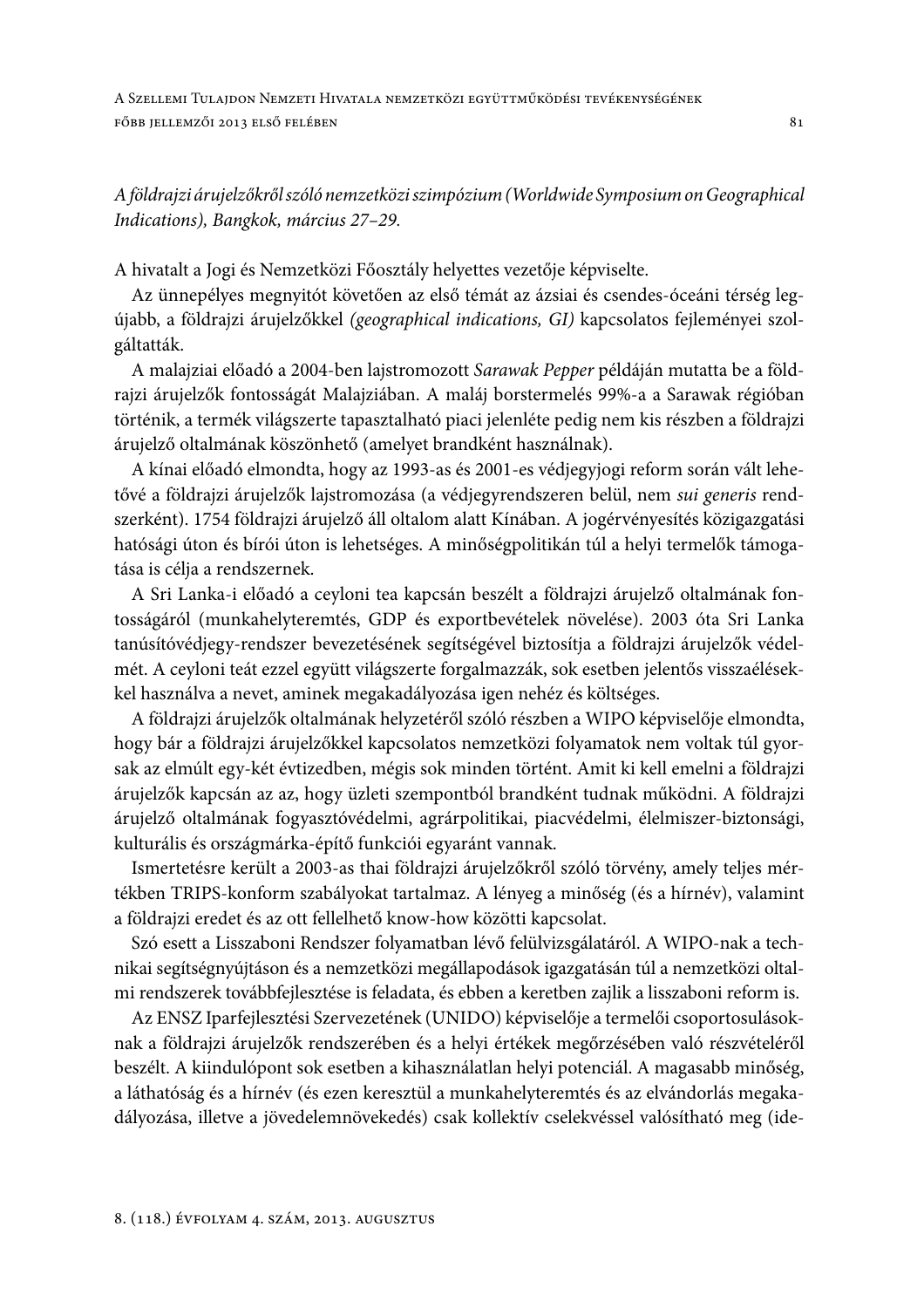értve a megfelelő árujelző oltalom alá helyezését is), amelyhez szoros és szervezett együttműködés, valamint kidolgozott termelői stratégia szükséges.

Külön előadásban kerültek bemutatásra a hamisítás elleni küzdelem nehézségei. A hamisítás természetesen nem minden esetben jelent bitorlást, hiszen van olyan ország, ahol oltalom hiányában csupán utánzásról vagy "felidézésről" beszélhetünk – ezek miatt az esetek miatt (és a generikussá válás elkerülése érdekében) minden piacon meg kell találni a jogi eszközöket arra, hogy a földrajzi árujelző használata korlátozható legyen a meghatározott előírásoknak megfelelő termékekre.

A földrajzi árujelzők és egyéb oltalmak együttes használatának lehetőségéről beszélt az Európai Közösségek Védjegyszövetségének (ECTA) képviselője, aki szerint még ha rendelkezésre áll is egy sui generis földrajziárujelző-oltalmi rendszer egy adott országban (régióban), nagyon hasznos lehet, ha a jogosultak ábrás védjegyekkel, térbeli védjegyekkel vagy dizájnoltalommal bástyázzák körül magukat. Ebben az esetben azonban az együttes vagy a tanúsító védjegy a jó megoldás.

Egy amerikai előadó ismertette az Egyesült Államok helyzetét: ott csupán tanúsító védjegy lajstromoztatására van lehetőség, de ez némileg a TRIPS-ben foglalt földrajzi árujelző definíciója alatt marad, hiszen az amerikai jogszabályok semmilyen minőségi követelményt nem támasztanak a tanúsító védjegyekkel ellátott termékekkel szemben. Ebből következően nem minden tanúsító védjegy minősíthető földrajzi árujelzőnek a TRIPS alapján. A tanúsító védjegy jogosultjai csupán a promócióra jogosultak, de a termékeket magukat nem forgalmazhatják.

Ezt követően a nem mezőgazdasági földrajzi árujelzők témája került sorra. Volt előadó, aki azt hangsúlyozta, hogy könnyebb meghatározni, hogy mi az, ami biztosan nem tartozik a nem mezőgazdasági földrajzi árujelzők kategóriájába, mint azt, hogy hol húzódnak a kategória határai. Ez persze csak ott fontos, ahol szektorspecifikus a szabályozás (pl. EU) – ahol általános rendelkezések vonatkoznak minden termékre, ott az elhatárolás szerepe kisebb.

A skótwhisky-szövetség képviselője a földrajzi árujelzővel ellátott termékek világméretű forgalmazásával kapcsolatban elmondta, hogy harmadik országokban nehézségekbe ütközhet a jogérvényesítés, ha a bíróságok még akkor is inkább a "hazai" vállalkozásoknak adnak igazat, amikor jogilag kimutatható lenne a bitorlás.

## AZ EURÓPAI SZABADALMI EGYEZMÉNYBŐL (ESZE) FAKADÓ TAGÁLLAMI JOGOK GYAKORLÁSA ÉS A KÖTELEZETTSÉGEK TELJESÍTÉSE

Az Európai Szabadalmi Szervezetben (ESZSZ) az SZTNH 2013 második felében is ellátta a magyar kormányzati képviseletet.

Munkatársaink részt vettek az ESZSZ Igazgatótanácsa és annak Elnöksége, illetve albizottsága, a Technikai és Ügyviteli Bizottság, illetve a Költségvetési és Pénzügyi Bizottság ülésein, valamint különböző továbbképzéseken.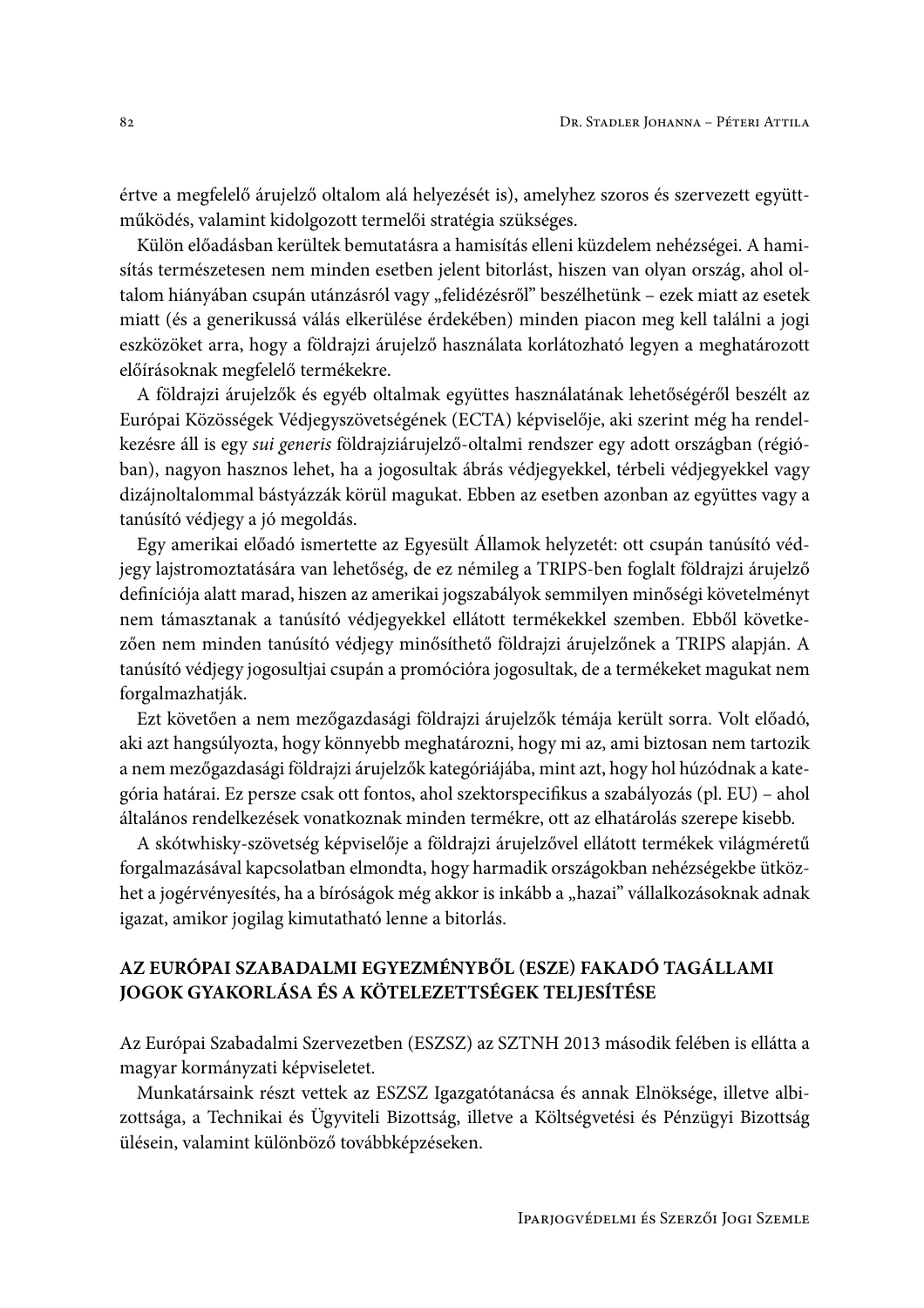A SZELLEMI TULAJDON NEMZETI HIVATALA NEMZETKÖZI EGYÜTTMŰKÖDÉSI TEVÉKENYSÉGÉNEK FŐBB JELLEMZŐI 2013 ELSŐ FELÉBEN

Az Európai Szabadalmi Szervezet Igazgatótanácsának (Administrative Council, AC) 135. ülése, München, március 20-21.

Az ülésen az elnök, a jogi elnökhelyettes, valamint a Jogi és Nemzetközi Főosztály vezetője képviselte a hivatalt.

A delegációk dr. Bendzsel Miklós, az AC elnökhelyettesének elnöklése alatt egyhangúlag ismételten az AC elnökévé választották Jesper Kongstadot (Dánia). Az elnök új mandátuma 2013. július 1-jétől számított három évig tart. Az AC ülése mellett jelentős események zajlottak.

Az AC albizottsága (Select Committee, SC) megtartotta alakuló ülését, amelyet a luxemburgi delegáció vezetője, Lex Kaufhold hívott össze. Az SC első döntése volt, hogy egyhangú szavazással három évre megválasztotta Jérôme Debrulle-t (Belgium) és Ľuboš Knoth-ot (Szlovákia) elnökének, illetve elnökhelyettesének.

Az EU védjegyjogi reformja kapcsán lezajlott a Friends of the Trademark formáció alakuló ülése az EU-tagállamok képviselőinek részvételével.

A portugál és a magyar delegáció vezetői, Maria Leonor Trindade és dr. Bendzsel Miklós kétoldalú hivatalközi megállapodást írt alá a Patent Prosecution Highway kísérleti projekt beindítása tárgyában. A kísérleti projekt 2013. július 1-jével indult el a két hivatal között.

Az Európai Szabadalmi Szervezet Technikai és Ügyviteli Bizottságának (Technical and Operational Support Committee, TOSC) 77. ülése, München, április 23.

Az SZTNH képviseletében a Szabadalmi Főosztály vezetője és a Gazdálkodási és Informatikai Főosztály helyettes vezetője vett részt az ülésen.

Az Európai Szabadalmi Hivatal (ESZH) elnöke ismertette az ESZSZ és tagországai közötti, az Európai Szabadalmi Hálózaton belül a továbbképzések, az információtechnológia és a szabadalmi információk területén folyó együttműködés fejleményeit. A résztvevők tájékoztatást kaptak az egyes együttműködési területeken kitűzött célprojektekről, úgymint: a) továbbképzés; b) szabadalommal kapcsolatos IT-szolgáltatások és eszközök fejlesztése; c) szabadalmi információs szolgáltatások és tudatosságjavítás.

A résztvevők beszámolót hallgathattak meg a továbbfejlesztett EPOQUE alkalmazáscsalád új verziójának bevezetéséről. Az Európai Szabadalmi Akadémia keretein belül online, valamint "train the trainee" típusú tanfolyamokat szerveznek a tagországokban dolgozó elbírálók számára. A tagországok képviselői üdvözölték a fejlesztés előrehaladását és beszámoltak arról, hogy a hivatalokban dolgozó elbírálók számára biztosították az új verzióhoz való hozzáférést.

Az ESZH kiemelten fontosnak tartja a tagországokkal való kooperáció keretében az informatika területére is kiterjedő együttműködést. Ennek kapcsán olyan harmonizált szabadalmi szolgáltatások biztosítását tűzték ki célul, amelyek hasznosak az európai szabadalmi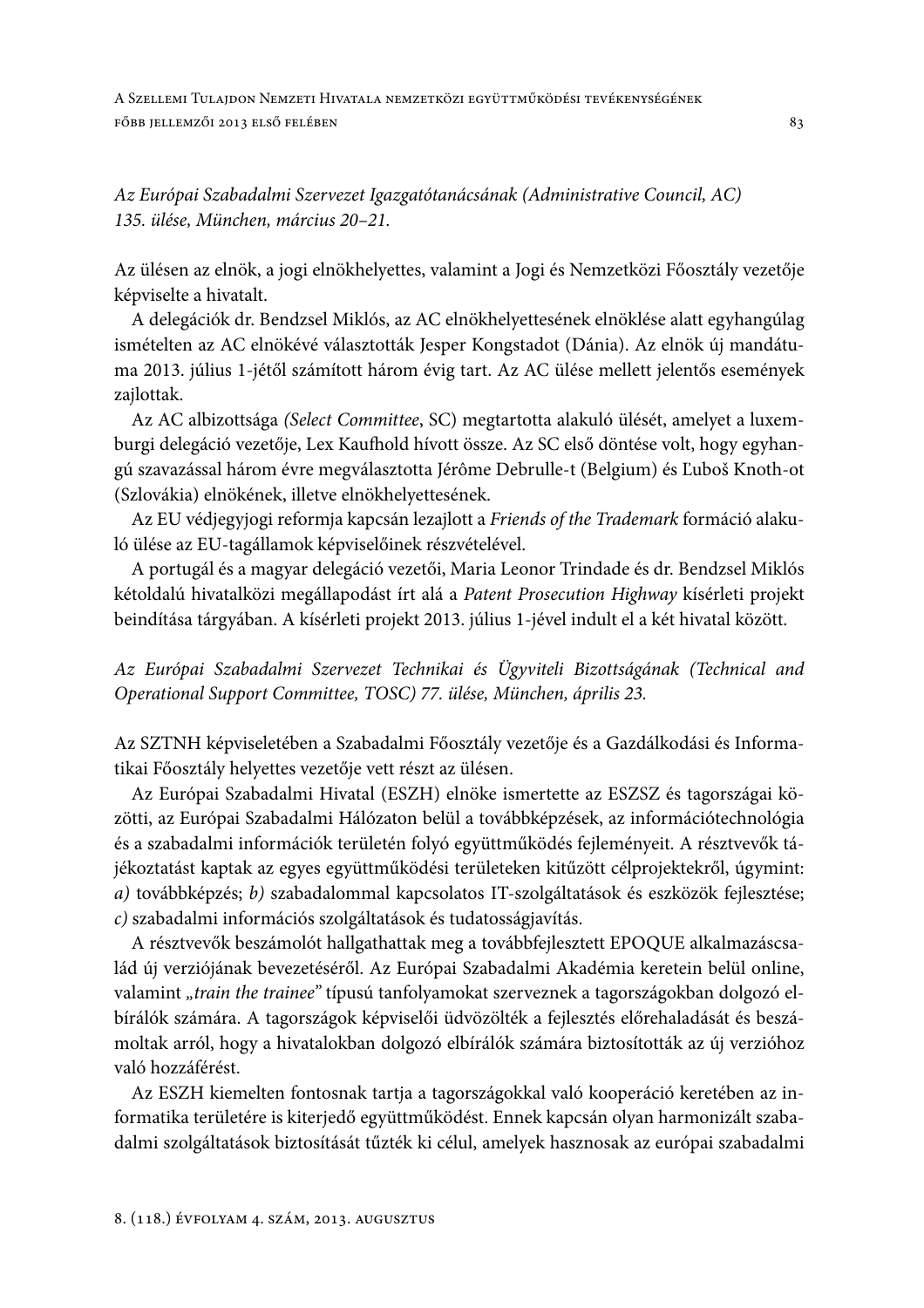rendszer felhasználói számára. Az egyik ilyen terület a közös online bejelentési felület. Az ESZH támogat egy közös, Európa-szerte használható online bejelentési rendszert, amely minden felhasználó számára azonos felületen azonos szolgáltatásokat biztosít, és amin keresztül egyaránt benyújthatók online a nemzeti, az európai és a PCT-bejelentések. A rendszer üzemeltetését az ESZH részéről kétféleképpen látják megoldhatónak. Az egyik verzió, amelyet az ESZH is preferál az, hogy mindent az ESZH biztosít egy központi helyről, és minden tagállammal kommunikációs kapcsolatot épít ki a nemzeti bejelentések átirányítására. A második megoldásnál az ESZH által végzett fejlesztéseket átadnák a nemzeti hivataloknak üzemeltetésre.

A tagországok többsége az utóbbi megoldást tartotta elfogadhatónak, bár többen jelezték, hogy jelenleg is saját, illetve megrendelt fejlesztések szolgálják ki az online bejelentéseket. Ráadásul nemcsak szabadalmi, de más oltalmi formák esetében is ugyanaz a rendszer teszi lehetővé az online bejelentéseket, így nehéz lenne az egész rendszert úgy átalakítani, hogy a szabadalmakra külön online bejelentési megoldás üzemeljen, míg a többi oltalmi formára egy másik megoldás kerüljön bevezetésre. Ráadásul ez nem lenne kellően ügyfélbarát megoldás sem.

Ezt követően az ESZH képviselője röviden ismertette az informatikai terület aktuális trendjeit. Bemutatta az információmenedzsment egyes szakterületekkel való együttműködésének felépítését és új szervezeti felépítésüket, ismertette az egyes területeken tervezett fejlesztéseket.

Ismertetésre kerültek az ügyfélszolgálattal kapcsolatos fejlesztések. A végső cél, hogy javítsák a szolgáltatás minőségét és harmonizált eszközökkel és folyamatokkal segítsék az ügyfélszolgálati tevékenységet. 2013-tól egyetlen központi ügyfélszolgálati helyről lehet kapcsolatot teremteni az ESZH megfelelő alkalmazottjával.

Az ESZH ügyvitelért felelős elnökhelyettese tartott beszámolót a minőségirányítás jelenlegi helyzetről és a jövőbeli tervekről. A visszajelzések alapján az ESZH által végzett újdonságkutatásokat nagyon jó minőségűnek tartják az ügyfeleik. Mégis célul tűzték ki az ISO 9001 minőségirányítási rendszer bevezetését, hogy biztosítsák a folyamatos javító mechanizmusokat. Bemutatásra került a minőségirányítási főigazgatóság új szervezeti felépítése és irányelvei.

Az Európai Szabadalmi Szervezet Költségvetési és Pénzügyi Bizottságának (Budget and Finance Commettee, BFC) 106. ülése, Hága, május 29-30.

Az ülésen az SZTNH részéről a Gazdálkodási és Informatikai Főosztály vezetője vett részt.

A nemzeti hivatalokkal folytatott együttműködésről szóló jelentés keretében az ESZH jogi és nemzetközi ügyekért felelős elnökhelyettese elmondta, hogy céljuk a rugalmasabb és egyszerűbb együttműködés és pénzügyi végrehajtás, amely a tagállamok részéről is pozitív visszhangra talált. A kiadások növekedésében elsődlegesen szerepet játszó költségelem a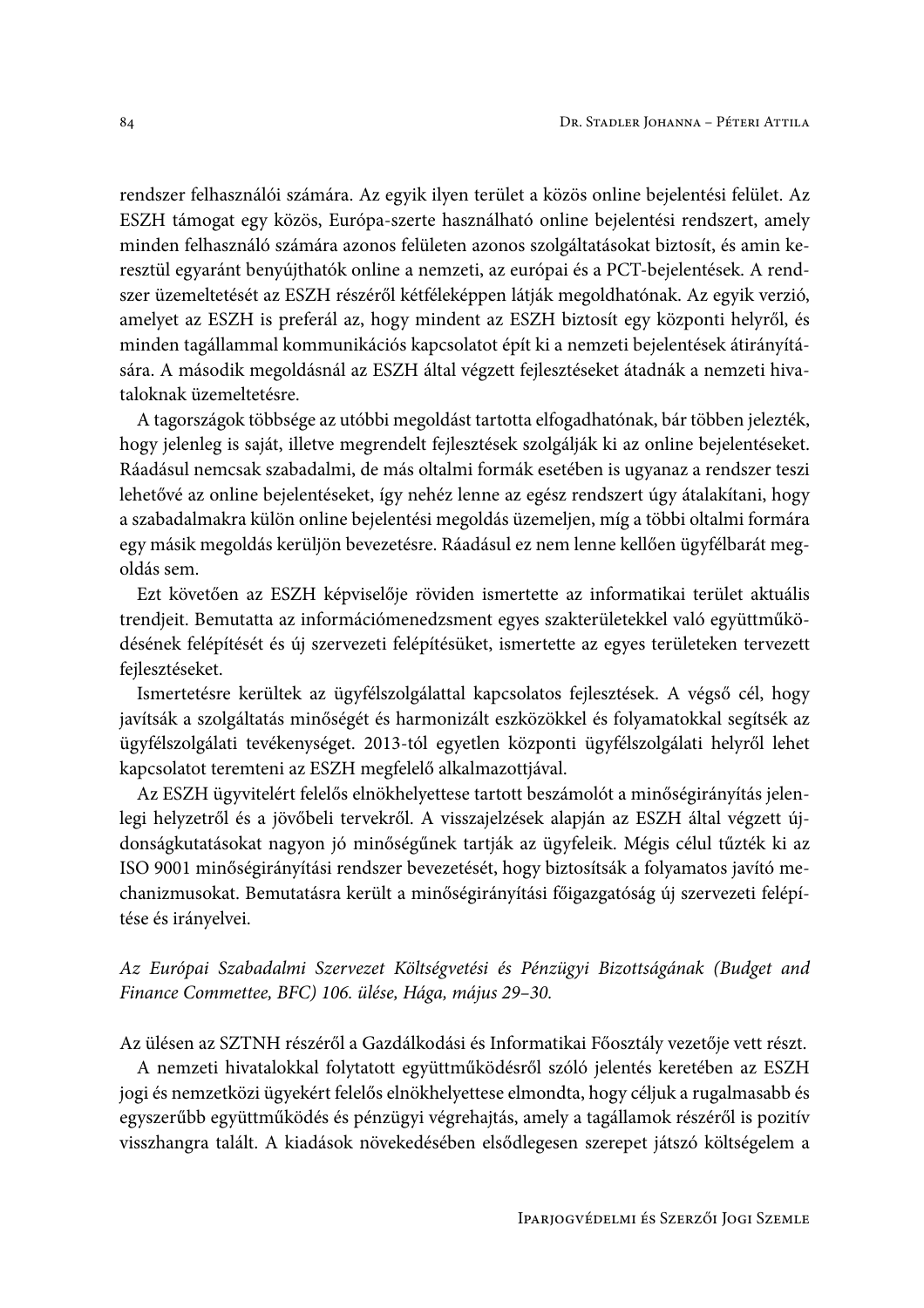A SZELLEMI TULAJDON NEMZETI HIVATALA NEMZETKÖZI EGYÜTTMŰKÖDÉSI TEVÉKENYSÉGÉNEK FŐBB JELLEMZŐI 2013 ELSŐ FELÉBEN

szabadalmi kutatások magas szintű IT-igényéhez kapcsolódik. A jövőben új monitoringrendszert és ennek kapcsán új jelentéstípust kívánnak bevezetni.

A 2012-es pénzügyi beszámolóhoz a könyvvizsgálói testület elnöke fűzött magyarázatokat. Legfőbb pozitívumként emelte ki, hogy az ESZH pénzügyi folyamatai "láthatatlanok", ami az olajozott működés legjobb jele, valamint hogy a beszámoló korlátozásmentes könyvvizsgálói záradékot kapott. A könyvvizsgálói testület elnökének tájékoztatójára az ESZH elnöke válaszolt. Egyetértett azzal, illetve megerősítette, hogy az ESZH kiemelten kezeli a könyvvizsgálók által tett észrevételeket, és a legutóbbi ajánlások 60-70%-át már bevezették.

A 2014. évi tervezési alapelvek tárgyalása során többek között elhangzott, hogy

- az ESZH a bejelentések 5%-os növekedésével számol 2014-ben (271 ezer db), amelynél a közvetlen európai bejelentések tekintetében az euro-PCT-bejelentések aránya 22%-ra csökken. A PCT/közvetlen európai bejelentések darabszáma 2013-ban 61 680/195 320 db, 2014-ben 59 620/205 960 db; vagyis a PCT-bejelentések száma 3,3%-kal csökken, így a tervezett fejlődést javarészt a direkt európai bejelentések 5,4%-os növekedése okozza:

- a megadások száma 9%-kal, 68 ezer darabra nő;

- a 2014-es költségvetési bevételek (1960,3 millió euró) 5,9%-kal, míg a kiadások (1710,4 millió euró) csak 4,8%-kal nőnek, így tehát az eredményesség javulása várható.

Az olasz delegáció méltatta az Európai Feltalálói Díj átadóünnepségének kiváló megszervezését. Az ESZH elnöke elmondta, hogy nagy fontosságot tulajdonít a rendezvénynek az európai iparjogvédelmi kultúra megőrzésében, ápolásában.

Az Európai Szabadalmi Szervezet Igazgatótanácsának (Administrative Council, AC) 136. ülése, München, június 26-27.

Az ülésen a műszaki elnökhelyettes, valamint a Jogi és Nemzetközi Főosztály vezetője képviselte a hivatalt.

Az ESZH elnöke beszámolójában jelezte, hogy a bejelentések száma tovább nőtt, és ezzel párhuzamosan mintegy 2%-kal nőtt a "termelékenység" (a kutatás, a vizsgálat és a felszólalások területén is) az előző évhez képest. Ugyanakkor a növekedő bejelentésszám mellett sem nőtt az átfutási idő. Elkészült az ESZH első minőségirányítási kézikönyve, és a módszertani útmutatót is frissítették. A belső fellebbezési rendszer reformja, a nyomozati útmutató (Investigation Guidelines) és a magatartási kódex (Code of Conduct) bevezetése sikeresen lezajlott. Az ESZH elnöke rámutatott, hogy e téren folytatni szükséges a munkát, és tovább kívánnak menni a teljesítménymenedzsment területén is. A szerződő államokkal folytatott kooperációról az ESZH elnöke elmondta, hogy a Bilaterális Kooperációs Tervet (Bilateral Cooperation Plan) eddig 13 hivatal írta alá (közük Magyarország), de 19 dokumentum még tárgyalás alatt van. A gépi fordításokkal kapcsolatban jelezte, hogy a cél 2013–2014-ben annak elérése, hogy az angol és a többi szerződő állam nyelvpárjai meglegyenek; most elér-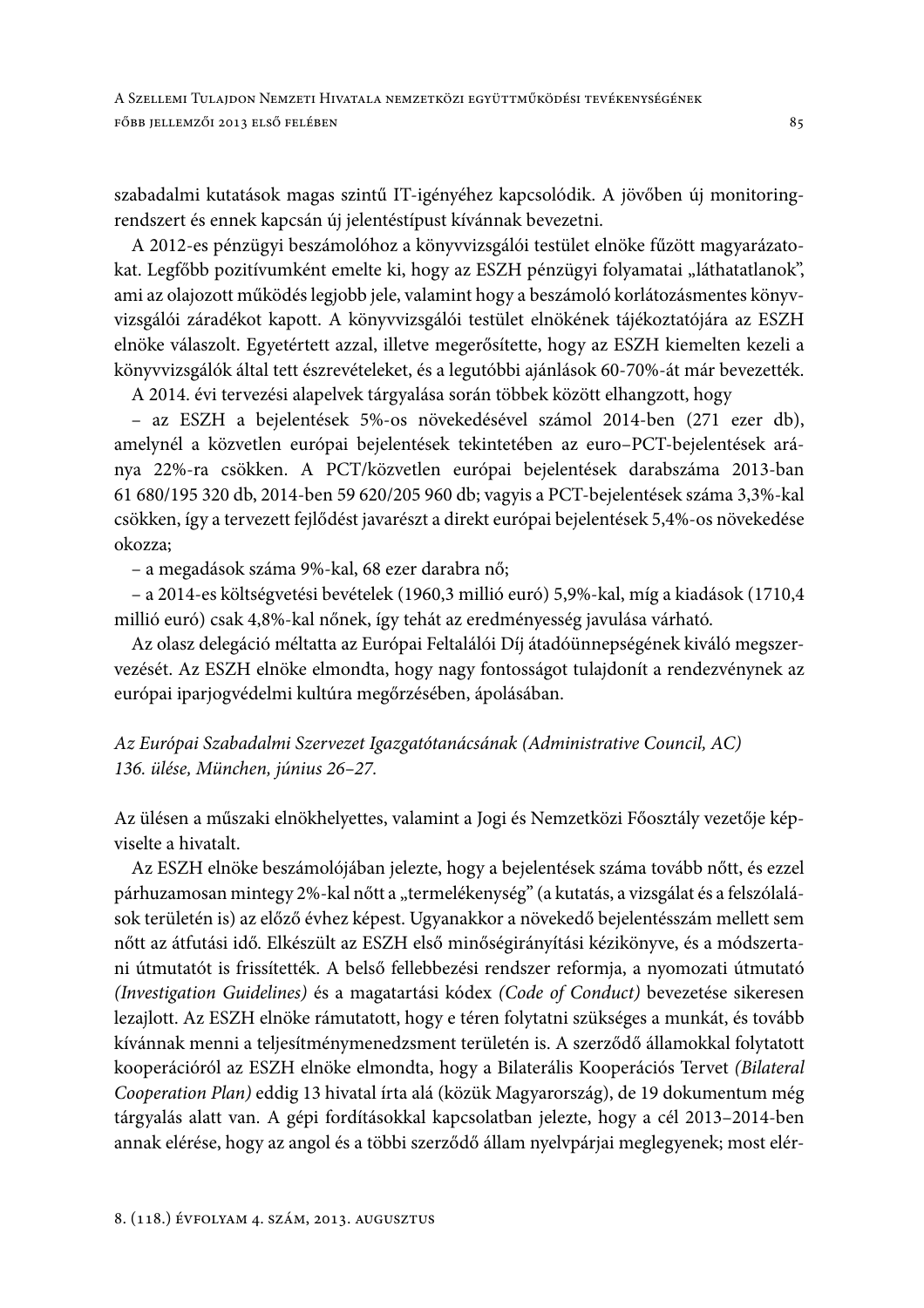ték a 21 szerződő állami nyelvet, ezek már online is hozzáférhetők. Az Európai Szabadalmi Nyilvántartásról (European Patent Register) szólva megemlítette, hogy 25 nemzeti hivatal esetében kész az összekapcsolás. Emlékeztette a delegációkat, hogy sikeres információs napot tartottak az Európai Szabadalmi Hálózatról március 6-án Münchenben, lezajlott a szerződő államok hivatalainak éves kooperációs ülése Reykjavíkban, valamint április végén PATLIB-konferencia volt Münchenben. Az ESZH októberi szabadalmi információs konferenciájának ezúttal Bologna ad helyszínt; az ESZH elnöke javasolta, hogy minden delegáció vegyen részt ezen. Kifejtette, legfőbb céljuk a felhasználók véleményének megismerése és az ESZH még inkább ügyfélbarát működésének a kialakítása (jelenleg is futnak a honlapjukon elérhető online véleményezések, konzultációk).

Az AC ülésének állandó napirendi pontja az ESZSZ albizottsága [Select Committee (SC)] elnökének beszámolója. Az SC legutóbbi üléséről elnöke a következőket emelte ki: 2014 júniusa a végső határidő a fenntartási díjak mértékének, a végrehajtási rendeletnek (Rules related to Unitary Patent Protection) és a kompenzációs mechanizmusnak (compensation scheme) az elfogadására. Az EU Bizottsága megfigyelői státust kapott a SC-ben a vonatkozó EU-rendelet alapján; szintén megfigyelői státuszt kaptak a rendszer felhasználóit képviselő civil szervezetek (a hivatásos képviselők és az ipari lobbi).

Az AC ülését időrendben közvetlenül megelőzte a SC 3. ülése. Ezen az ülésen elfogadásra került a SC ügyrendje (Rules of Procedure), valamint a további munka menetrendje és a kommunikációs politika. Az európai ügyvivőket tömörítő Európai Szabadalmi Intézet (European Patent Institute) és az ipart képviselő BUSINESSEUROPE megfigyelői státuszt kapott. A beérkezett, egyéb megfigyelői státusz iránti kérelmekről folytatódnak az egyeztetések, különösen az ESZE olyan szerződő államaival, amelyek ilyen kérelmet benyújtottak, de nem EU-tagállamok. Lezajlott az első, általános vita a végrehajtási szabályzat (Rules related to the Unitary Patent Protection) tervezetéről. A következő ülésre várhatóan szeptember 3. hetében kerül sor a Szabadalmi Jogi Bizottsággal egyidejűleg, míg a pénzügyi kérdésekkel foglalkozó "workshop" időpontját októberre tervezik, esetleg a Költségvetési és Pénzügyi Bizottság ülésének margóján.

Az Európai Szabadalmi Hivatal és a nemzeti hivatalok 7., éves kooperációs ülése, Reykjavik, június 11-12.

Az SZTNH-t az ülésen a műszaki elnökhelyettes és a Jogi és Nemzetközi Főosztály vezetője képviselte.

Az ESZH részéről a jogi és nemzetközi ügyekért felelős elnökhelyettes nyitotta meg az ülést. Külön is kitért a kihívásokra, így az egységes szabadalmi oltalom bevezetésére. Úgy fogalmazott, hogy munkájuk alapja a tagállamokkal folytatott kooperáció. A nemzetközi trendek kapcsán megjegyezte, hogy a kínai hivatallal megkötött megállapodás alapján évente mintegy 500 000 szabadalmi ügyben fogják használni az Együttműködési Szabadalmi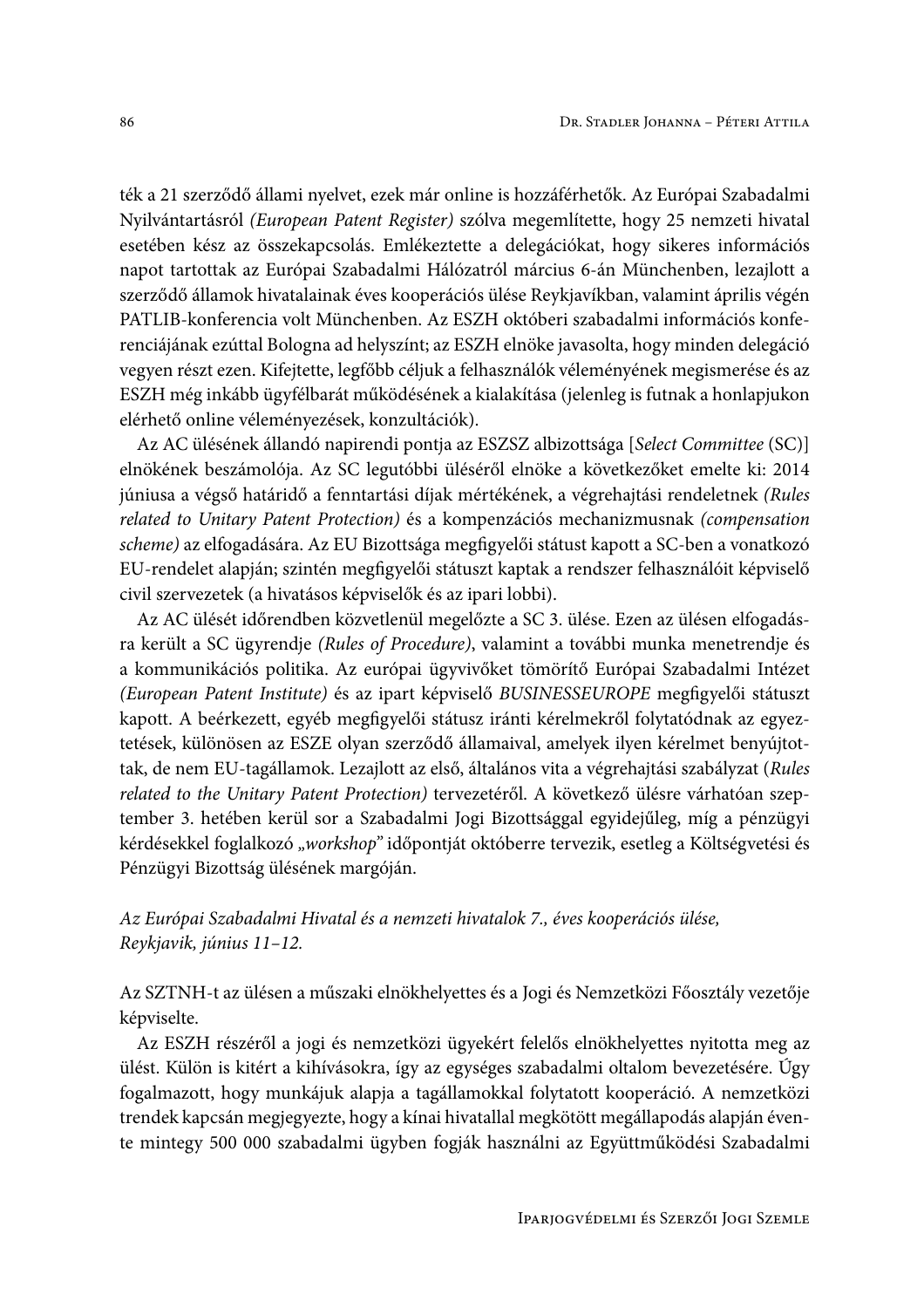Osztályozást (Cooperative Patent Classification, CPC). Ehhez csatlakozik majd Korea is, ezzel a CPC-t a világ négy legnagyobb szellemitulajdon-védelmi hivatala fogja használni.

Az ESZH nemzetközi együttműködésért felelős főigazgatója összefoglalta az elmúlt év eredményeit, illetve a kilátásokat. Kiemelte az ESPACENET nemzeti hivatalok általi feltöltésének fontosságát, aminek érdekében a nemzeti hivatalok kollégáit is képezni kell, hogy megfelelően osztályozzanak, és ezáltal maga az ESPACENET is megbízhatóan működjön. Ezután a szabad véleménycsere alkalmával az egyes tagállami képviselők különösen a képzésekkel kapcsolatban tettek fel kérdéseket, illetve fejtették ki javaslataikat, álláspontjukat (pl. Svédország az elbírálók gyakorlati képzését szeretné az ESZH-n belül megoldani).

Külsős előadóként a Transnational Technology Transfer Manager Programme képviselője tartott előadást az EUKTS programról. Ez egy tanúsításra létrehozott EU-s projekt, amely tréningeket (oktatást) és személyeket is tanúsít. A konzorcium képviselője jelezte, hogy most fogják megkeresni a nemzeti szervezeteket, illetve az európai nemzeti hivatalokat (nem csak EU-tagállamokban). A projektet az ESZH is támogatja elviekben, de meghagyja a nemzeti hivataloknak e projekt segítését, illetve az abban való aktív részvételt.

A szabadalmi tudatosság témájában a portugál előadó kiemelte az egyetemekkel folytatott együttműködés fontosságát. Ezt követően az ESZH munkatársa tartott előadást a gépi fordításról, amellyel kapcsolatban több tagállami képviselő is kérdéseket tett fel, pl. a programozási információk hozzáférhetősége tárgyában. Bemutatásra került az új adatcserélési projekt, ennek kapcsán az ESZH részéről elhangzott, hogy a projekt a következőket fedi le: bibliográfiai adatok, kivonat, rajzok, teljes szöveg 1973-ig visszamenőleg. Az adatok minőségét a nemzeti hivataloknak kell garantálniuk (teljesség, helyesség, időszerűség). A következő előadó a Federated Patent Registerrel kapcsolatban megosztotta a delegációkkal, hogy jelenleg az első fázisban tartanak (Deep Linking), amely 25 nemzeti lajstrom összekapcsolását jelenti (Magyarországét is). A tervezett további fázisok a következők: a Federated Retrieval (ez a második fázis) során már egyetlen lehívással státuszadatok válnak elérhetővé minden részt vevő állam adatbázisából, míg a Federated Search and Retrieval jelenti a harmadik fázist.

A találkozót az ESZH elnöke zárta le, méltatva az együttműködés fő területein (képzések, informatikai projektek, szabadalmi tudatosság) elért eredményeket.

### Az Európai Szabadalmi Akadémia (European Patent Academy, EPA) által szervezett szemináriumok és továbbképzések

Az EPA szervezésében 2013 első felében a következő külföldi szemináriumok és továbbképzések valósultak meg:

- "Hogyan tanítsuk az EPOQUENet-kutatást?", München, február 11-14.;
- "EPOQUENet-kutatások", Hága, március 12-15. és június 25-28.;
- "Az Európai Szabadalmi Egyezmény 39. cikkének adminisztrációja", Bécs, május 6-7.;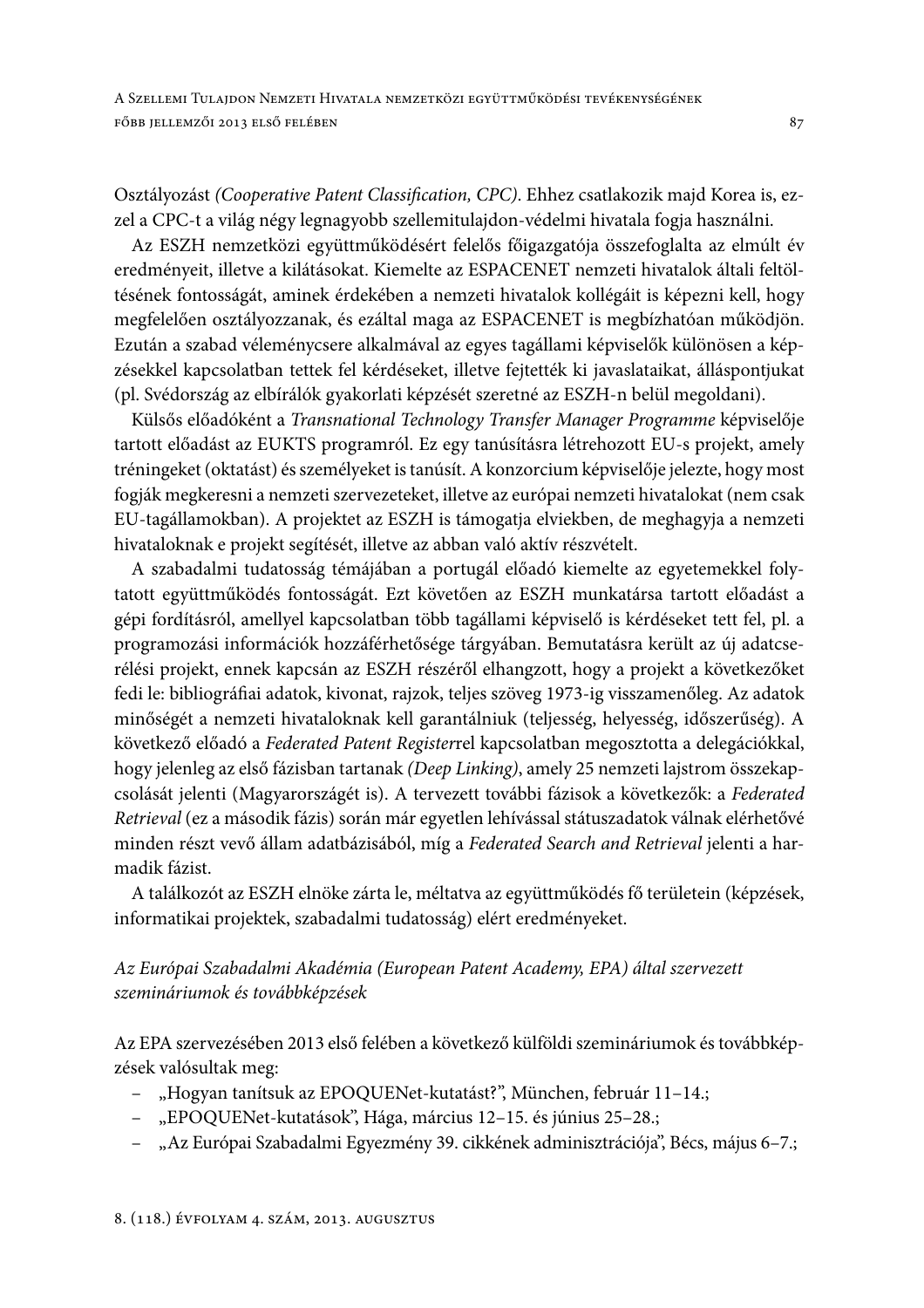- "Újdonság és feltalálói lépés", München, június 10-12.;
- "Tisztaság és egység", München, június 13–14.;
- "CPC-osztályozás", Hága, június 17–18.;
- "Kutatási jelentések és írásos vélemények", Thessaloniki, június 19–21.

## Egyéb ESZSZ-vonatkozású rendezvények

Az ESZSZ keretében a következő témájú rendezvények megrendezésére került sor 2013 első félévében:

- az Európai Szabadalmi Akadémia éves kapcsolattartó ülése, München, március 5-7.;
- a kutatási tevékenységek harmonizációjára létrehozott állandó bizottság (PCHSA) munkacsoporti ülése, Svédország (Stockholm), április 16. és Dánia (Taastrup), május 3;
- PATLIB-központok éves konferenciája, München, április 23–25.;
- az Európai Szabadalmi Hálózat osztályozási ülése, Prága, április 25–26.;
- az Európai Szabadalmi Hivatal, az OECD és a müncheni Műszaki Egyetem közös konferenciája, München, május 6-7.;
- az európai szabadalmi lajstromozási szolgáltatás projektmegbeszélése, Belgrád, május 17.;
- az Európai Feltalálói Díj átadása, Amszterdam, május 28.;
- az Európai Szabadalmi Hálózat adatgyűjtésről rendezett munkacsoporti ülése, Riga, június 18-20.

# AZ EURÓPAI UNIÓ TANÁCSA SZELLEMI TULAJDONÉRT FELELŐS MUNKACSOPORTJAINAK MUNKÁJÁBAN, ILLETVE EGYÉB UNIÓS RENDEZVÉNYEKEN VALÓ RÉSZVÉTEL

Az SZTNH munkatársai továbbra is rendszeresen részt vettek a Brüsszelben, illetve az egyéb helyszíneken tartott munkacsoporti és szakértői üléseken, konferenciákon. Téma szerinti és időrendi csoportosításban az ülések a következők voltak:

- tanácsi munkacsoporti ülések szerzői jogi témában, Brüsszel, január 15-16., január 30-31., február 11-12., február 28-március 1., március 12-13., április 8., április 22-23., május 13., május 21., június 4., június 12.;
- tanácsi munkacsoporti ülés jogérvényesítés témában, Brüsszel, június 3.;
- tanácsi munkacsoporti ülések védjegy témában, Brüsszel, április 10., május 15.; június 18., június 26.;
- A Versenyképességi Tanács ülése, Brüsszel, február 19.;
- "Az Elnökség barátai"-ülés, Brüsszel, február 27.;
- az Egységes Szabadalmi Bíróságról szóló megállapodás hatálybalépését követően a bíróság működésének haladéktalan megkezdése céljából teendő előkészítő lépések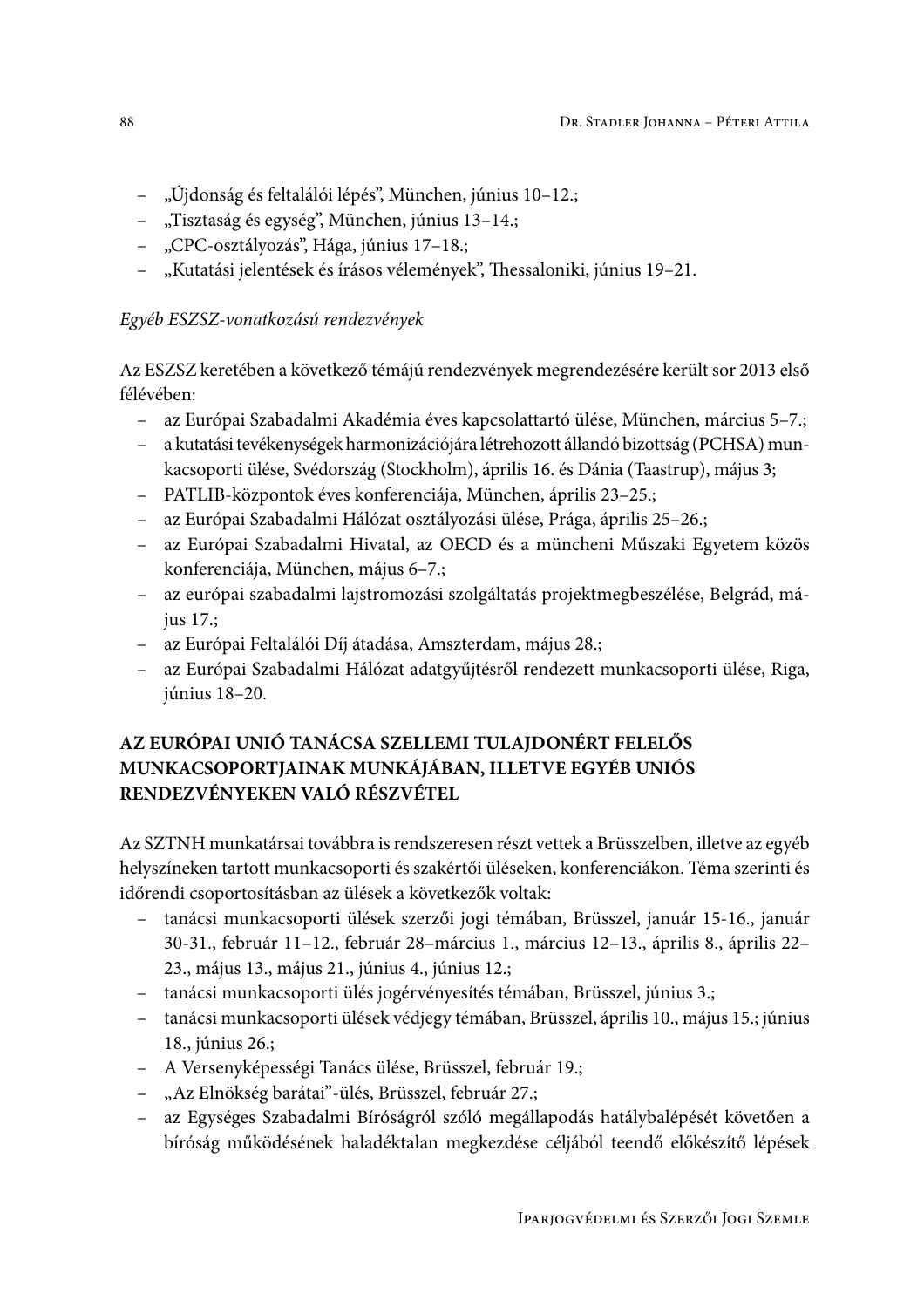koordinálása érdekében létrehozott Preparatory Committee ülései, Brüsszel, március 26. (alakuló ülés) és június 11-13.;

- közmeghallgatás földrajzi árujelzők védelme témában, Brüsszel, április 22.;
- a hamisítás és kalózkodás ellen létrehozott Európai Megfigyelőközpont találkozója, Dublin, április 22-23.;
- az európai decentralizált hivatalok vezetőinek találkozója, Brüsszel, május 14.;
- árva művekkel kapcsolatos munkacsoporti ülés, Brüsszel, június 4.

# AZ EURÓPAI UNIÓ BELSŐ PIACI HARMONIZÁCIÓS HIVATALÁVAL (BPHH) FOLYTATOTT EGYÜTTMŰKÖDÉS FŐBB ESEMÉNYEI

A BPHH Nizzai Osztályozás fejezetcímeinek hatályával foglalkozó munkacsoportjának ülése, Alicante, február 28-március 1.

Az ülésen a Védjegy és Mintaoltalmi Főosztály helyettes vezetője képviselte az SZTNH-t.

Az ülés első napját a Nizzai Osztályozás fejezetcímeiben található egyes kifejezések elfogadhatóságának, míg a második napját a konvergenciaprogramok működtetését támogató központi koordinációs csoport, ún. Central Team megalapítására irányuló javaslatnak a megvitatása foglalta le.

Az IP Translator-ítélet második részében az EU Bírósága megállapította, hogy a Nizzai Osztályozás fejezetcímeiben található egyes kifejezések használhatóak az árujegyzék kialakításakor, amennyiben azok kellően egyértelműek és pontosak. A bíróság arra is kitért, hogy e kifejezések közül több megfelel a kritériumoknak, míg mások nem alkalmasak arra, hogy egyértelműen és pontosan jelöljék meg az érintett áruk vagy szolgáltatások csoportját. A bíróság szerint az eljáró hatóságoknak saját joggyakorlatukban kell választ találniuk arra a kérdésre, hogy mely kifejezések megfelelőek és melyek nem. Az ülést megelőzően tizenegy olyan kifejezést azonosítottak, amely bizonyosan nem elfogadható, míg nyolc olyat emeltek ki, amit meg kell vitatni. A munkavégzés folyamatában első lépésként az egyes nem elfogadható kifejezéseket választották ki, és ezekhez egyenként részletes indokolást adtak, amiből második lépésként próbált meg a munkacsoport általánosan alkalmazható elveket kiválasztani, amelyek összefoglalása egy iránymutatásban fog megtörténni. Egyetértés mutatkozott abban a kérdésben, hogy a kiválasztásnál következetesnek kell lenni. Körvonalazódni látszik, hogy a kritériumok között az érintett piaci szegmens meghatározhatósága játssza a központi szerepet. Amennyiben egy kifejezés alá egymástól nagyon eltérő piacokra jellemző áruk sorolhatóak, akkor a kifejezés nem alkalmas arra, hogy kellően pontosan és egyértelműen írja le az áruk vagy szolgáltatások körét.

A résztvevők egyöntetű javaslata alapján a BPHH a végül elfogadhatónak nyilvánított, de a korábbi nem elfogadható listán szereplő kifejezések tekintetében is írásbeli indokolást készít, ami rögzíteni fogja a vita lezárása kapcsán elfogadott érveket.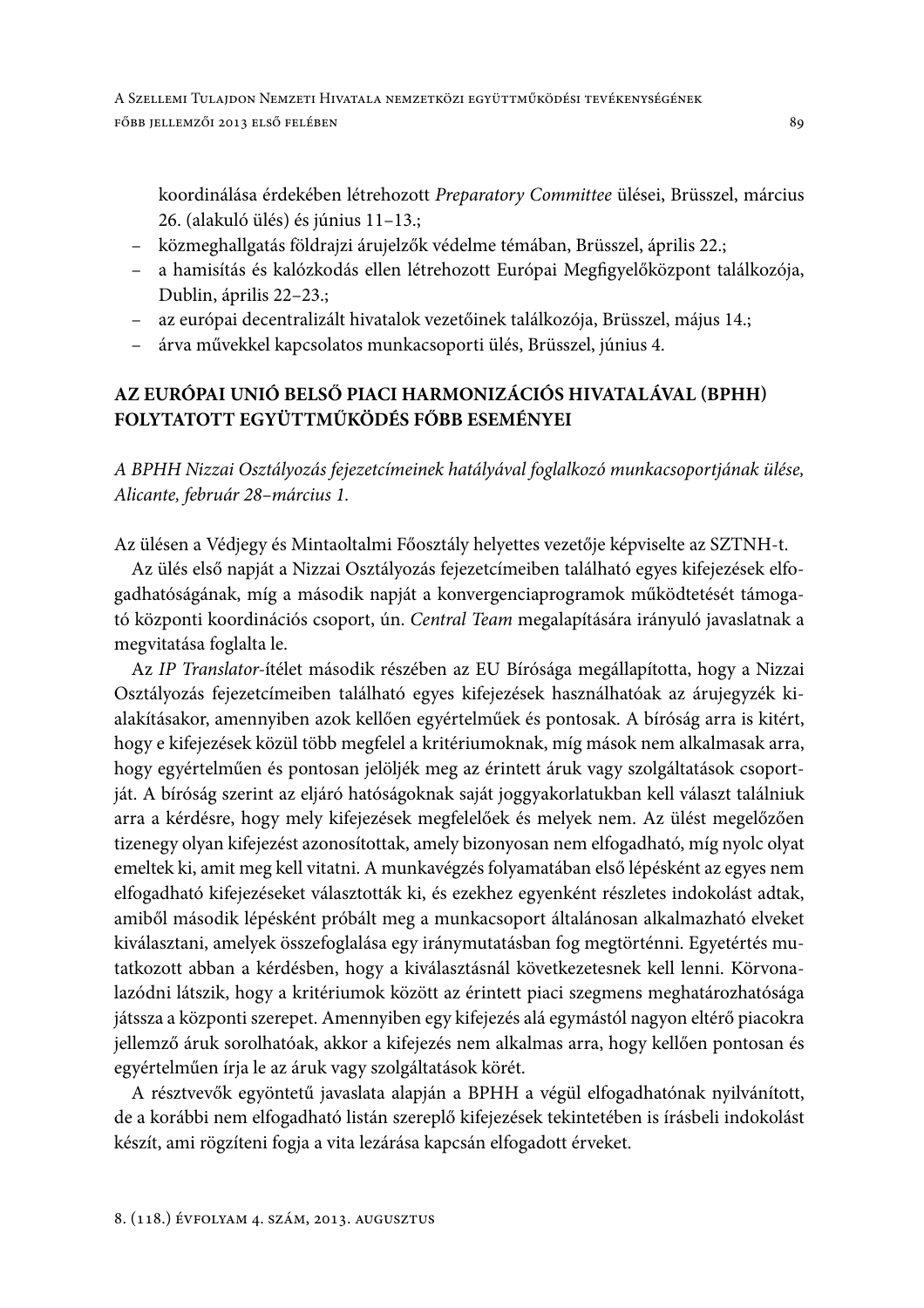A BPHH bemutatta a taxonómia struktúrájának és kifejezéseinek integrálását az Euroclass (TM Class) adatbázisba. Az online osztályozási eszköz elsődleges célja, hogy az Euroclass adatbázisban szereplő több tízezer kifejezés eléréséhez irányt mutasson, egyben szemléltesse, hogy az egyes kifejezések melyik osztályba, azon belül pedig melyik gyűjtőfogalom alá tartoznak. Az adatbázisban külön jelzik, ha a taxonómia struktúrájában szereplő gyűjtőfogalom önmagában is kellően pontos és egyértelmű ahhoz, hogy védjegy árujegyzékében szerepeljen.

A BPHH stratégiájának egyik fontos célkitűzése, hogy a tagállami hivatalokkal karöltve létre kívánja hozni az európai védjegy- és dizájnhálózatot. Az együttműködési és a konvergenciaprojektek mindegyike hozzájárul e cél megvalósításához. Bizonyos eszközök üzemeltetése, valamint a folyamatos információáramlás és kommunikáció fenntartása egy központi támogató adminisztratív szolgáltatást feltételez, amit a BPHH Central Team néven kíván létrehozni. A munka elsősorban koordinatív és kommunikációs jellegű lesz, ami során nem lehet nélkülözni a védjegy- és dizájnoltalmi területeken szerzett ismereteket. Mindezek mellett alapvető, hogy a csoport tagjai kiterjedt kapcsolatokat ápoljanak a tagállami hivatalok és a jogosulti csoportok képviselőivel, ezért a BPHH az ezzel kapcsolatos feladatok ellátásával nemzeti szakértőket kíván megbízni, akik kétéves megbízatást teljesítenének, majd a helyükre rotációs alapon új szakértők érkeznének. Minden hivatal kapott erre vonatkozó felkérést, és eddig hat pályázat érkezett.

A munkacsoport tagjai általában üdvözölték a kezdeményezést, de számos részletkérdésben pontosítást kértek a BPHH-tól, aminek egyik oka a redundancia elkerülése, a másik pedig a hatásköri összeütközések kiküszöbölése. A BPHH a projekt részletes leírását a közeljövőben bocsátja a munkacsoport rendelkezésére.

#### A BPHH 8. technikai kapcsolattartó ülése, Alicante, március 7–8.

Az ülésen az SZTNH részéről a Védjegy és Mintaoltalmi Főosztály helyettes vezetője és nemzetközivédjegy-elbírálója vett részt.

Az ülésen a tagállami hivatalok képviselői mellett a tagjelölt és a csatlakozó országok delegáltjai is részt vettek, így Izland, Törökország, Horvátország, továbbá Svájc és Norvégia is képviseltette magát. A nemzetközi szervezetek közül a WIPO volt jelen, míg a jogosultak oldaláról az ECTA, az INTA, a FICPI, az IAM/BUSSINESEUROPE és a MARQUES működött közre.

A résztvevők előadást hallhattak a BPHH stratégiai tervének megvalósításáról. A stratégia öt cselekvési tervre bontható, amelyekhez egyenként több program tartozik. A programok kapcsán megjelölték az elérendő célokat is, és az előadó számot adott a már megvalósított elemekről. A tagállami hivatalok tevékenységére elsősorban a BPHH hatósági munkájának minőségi javítása, valamint a nemzetközi együttműködés kérdései bírnak közvetlen hatással, mivel a BPHH által engedélyezett védjegy- és dizájnjogok a tagállamokban közvetlenül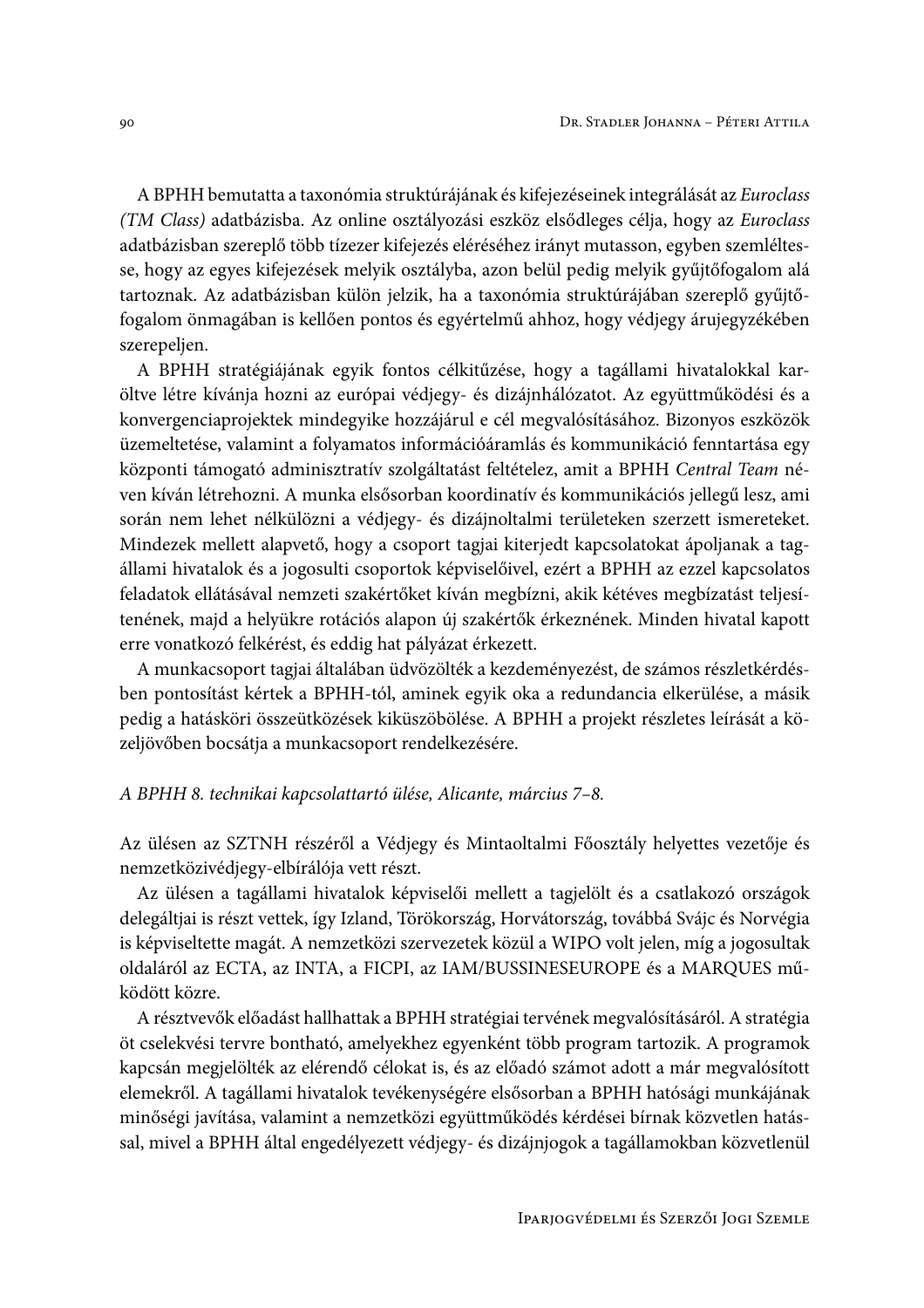érvényesíthetőek, és így azok más, nemzeti iparjogvédelmi eljárásokban megadott jogokal is összeütközésbe kerülhetnek.

Ezt követően a BPHH és a tagállami hivatalok között 2006 óta működő, bilaterális technikai együttműködés legutóbbi fejleményeiről tartott rövid előadást a BPHH egyik munkatársa. A jelenlévők megismerhették az egyéves hatállyal megkötött szerződések alapján kifejtett tagállami programok eredményeit.

Az Együttműködési Alapról tartott beszámolóban bemutatták az elért eredményeket, a projektek kidolgozása és implementálása során igénybevett erőforrásokat, valamint a közreműködő szakértők számát.

Előadások hangzottak el a konvergenciaprogram öt projektjéről is. Az együttműködés ezen keretének célja az európai védjegy- és dizájnhálózat megvalósítása, aminek része a gyakorlat olyan mértékű harmonizálása, hogy az ügyfél bármelyik hivatal előtti eljárásnál bizonyos szolgáltatások tekintetében ugyanazt a minőséget kaphassa meg. Az előadások között különösen részletes volt a Nizzai Osztályozás fejezetcímeinek hatályát vizsgáló munkacsoport munkájának a bemutatása.

A BPHH IP Akadémiájának vezetője tartott előadást annak tevékenységéről. Az akadémia 2012-től szervezetileg a szellemitulajdon-jogok megsértését vizsgáló Megfigyelőközponthoz került, mindez azonban nem akadálya annak, hogy továbbra is nyújtson oktatási szolgáltatásokat a BPHH, valamint a tagállami hivatalok munkatársai számára. A Megfigyelőközpont működését az akadémia elsősorban az iparjogvédelmi tudatosság növeléséhez hozzájáruló programjaival segíti.

A résztvevők beszámolót hallgathattak meg a BPHH EU-n kívüli tevékenységéről, aminek célja az európai ügyfelek helyzetét megkönnyítő harmonizációs projektek megvalósítása. A külkapcsolatokban kiemelt szerepet játszik a TM5 nevű együttműködési formáció, ami a BPHH mellett az amerikai, a japán a kínai és a dél-koreai védjegyhivatalt tömörítő csoportot jelenti.

A BPHH elnökhelyettese a hivatal minőségirányítási rendszeréről beszélve megjegyezte, hogy bár az eredeti tervekhez képest lassabban alakul az ISO 9001 tanúsítvány megszerzése, várhatóan a folyamat 2013 őszére lezárul. A munka során elsőként a követendő minőségi sztenderdeket állapították meg, majd elkészítették az ún. service chartert, ami az egyes szolgáltatások kapcsán a hivatal vállalásait – legyen az mennyiségi, időbeli vagy tartalmi - foglalja össze egyetlen dokumentumban. Az implementálás három síkját is bemutatta: a stratégiaalkotás, a tényleges folyamatok feltérképezése és az intézményi kérdések.

Mindkét ülés délutánján a résztvevők kisebb munkacsoportokban dolgoztak, ahol a BPHH munkatársai az együttműködési alap forrásainak felhasználásával készült eszközöket mutatták be.

A bemutatók közül jelentőségét és gyakorlati hasznát tekintve kiemelkedett a "E-bejelentés" szoftvercsomag bemutatója. A koncepció lényege, hogy a BPHH eszköze bármely hivatal arculatához igazítható felülettel rendelkezik, miközben a mögöttes rendszer – és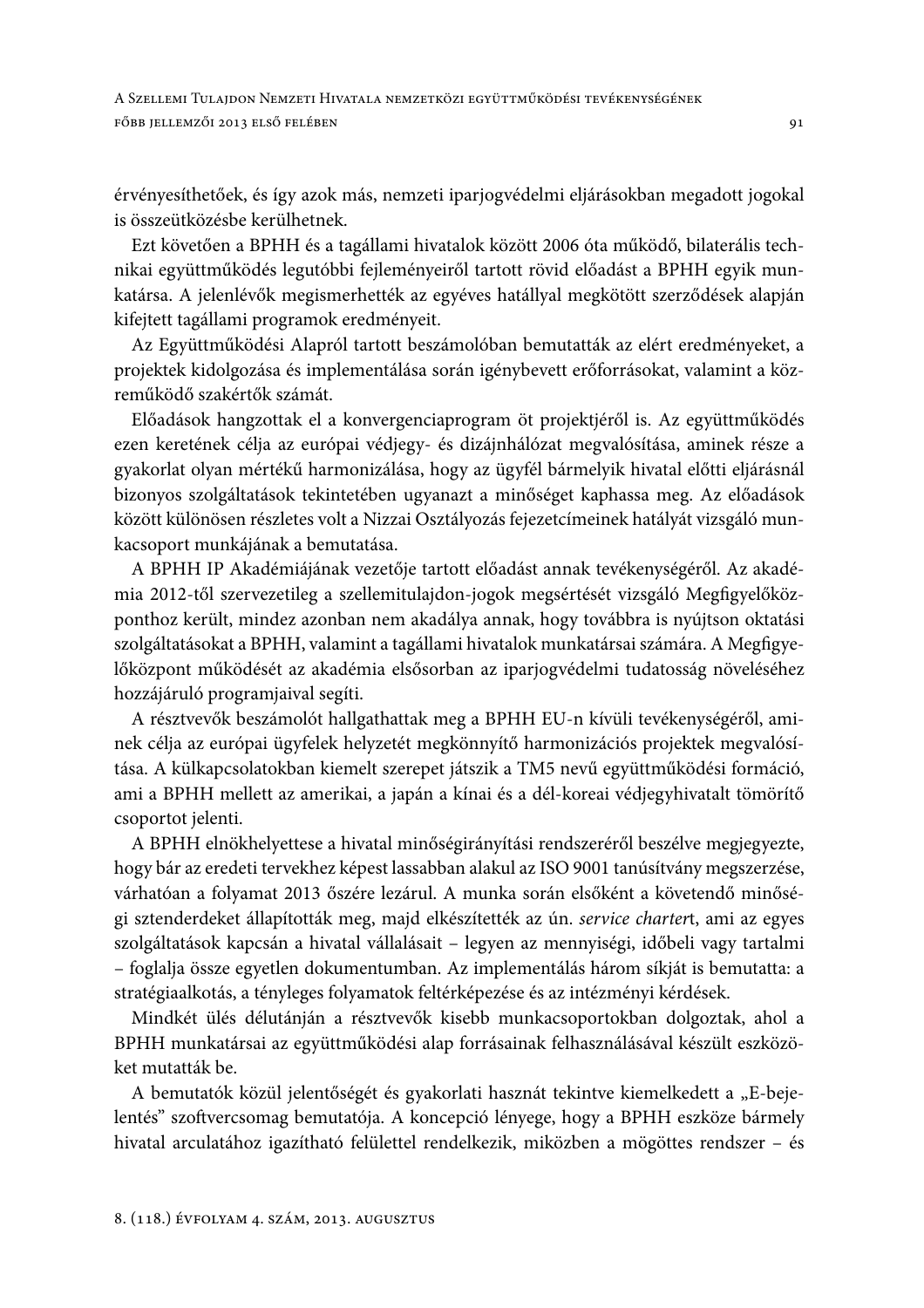legfőképpen a kapcsolódó szolgáltatások – ugyanazok. A fejlesztés során különösen nagy gondot fordítottak arra, hogy az eszköz könnyen és gyorsan integrálható legyen bármely hivatal rendszeréhez. Az új felület menüpontjai megegyeznek a BPHH jelenlegi e-bejelentési űrlapjával, azonban a TMView adatbázishoz csatlakoztatva a képviselők és a bejelentők adatainak betöltése legördülő menüből valósítható meg, egyszerű formában. Egyszerűbb és bővebb lett a védjegy típusának kiválasztása, illetve leírása, a megjelölés bevitele. A rendszer igazi előnye, hogy az együttműködési alap keretein belül fejlesztett eszközökkel, így különösen a TMClass és a Taxonómia adatbázissal is össze van kapcsolva, ezzel a bejelentő könnyen és az alaki hiányosságokat kiküszöbölve tudja generálni a védjegy árujegyzékét, amivel a későbbi védjegyeljárás során az alaki felhívások száma nagymértékben csökkenthető és alacsonyan tartható. Mindez különösen az IP Translator-ügy joggyakorlatra kifejtett következményei fényében bír nagy jelentőséggel.

A BPHH 9. védjegy-kapcsolattartó ülése, Alicante, április 23–24.

Az ülésen az SZTNH képviseletében a Védjegy és Mintaoltalmi Főosztály helyettes vezetője, valamint a Nemzeti Védjegy Osztály vezetője vett részt.

A résztvevők beszámolót hallgathattak meg a konvergenciaprogramban elért eredményekről, így például a CP1 Harmonization of TM Classification practice of Goods and Services témájú munkacsoportban történt előrelépésekről, illetve az ún. Terminology Maintenance Control eszközről, amely az elért eredmények fenntartására és fejlesztésére szolgáló informatikai eszköz.

Ezt követően a CP2 számú, a fejezetcímek konvergenciájával foglalkozó munkacsoport munkájának fejleményeiről hangzott el előadás. A kapcsolódó Common Harmonized 2 Database-t 2011-ben öt hivatal alkalmazta, 2012-ben újabb hét csatlakozott, idén pedig a bolgár és a lengyel hivatal is használatba veszi. Az eredmények megtartása érdekében létrehoznak továbbá egy ún. Central Teamet, amelyről később részletes előadás is elhangzott. Az ügyfelekkel való együttműködés is fontos, ennek keretében például ők is javasolhatnak kifejezéseket, amelyek bekerülnek abba a harmonizált adatbázisba, amely az egyes kifejezéseket valamennyi tagállam nyelvén tartalmazza majd.

Ezután a CP3 számú, a csekély megkülönböztetőképességgel rendelkező ábrás védjegyek témájában alakult munkacsoportban, a fekete-fehér védjegyek oltalmi körével foglalkozó munkacsoportban, majd pedig a gyenge megkülönböztetőképességgel rendelkező elemek megítélése az összetéveszthetőség szempontjából témakörével foglalkozó munkacsoportban zajló munkáról hangzottak el beszámolók.

A magyar delegáció előadást tartott az ún. Central Team létrehozásáról, amely az elért közös gyakorlat fenntartásához nyújtott adminisztratív és kommunikációs feladatokban lesz segítségére a hivataloknak. Kiemelendő, hogy minden konvergenciaprojekt befektetésnek tekinthető, és mivel a BPHH és a tagállamok is számottevő pénzt és emberi erőforrást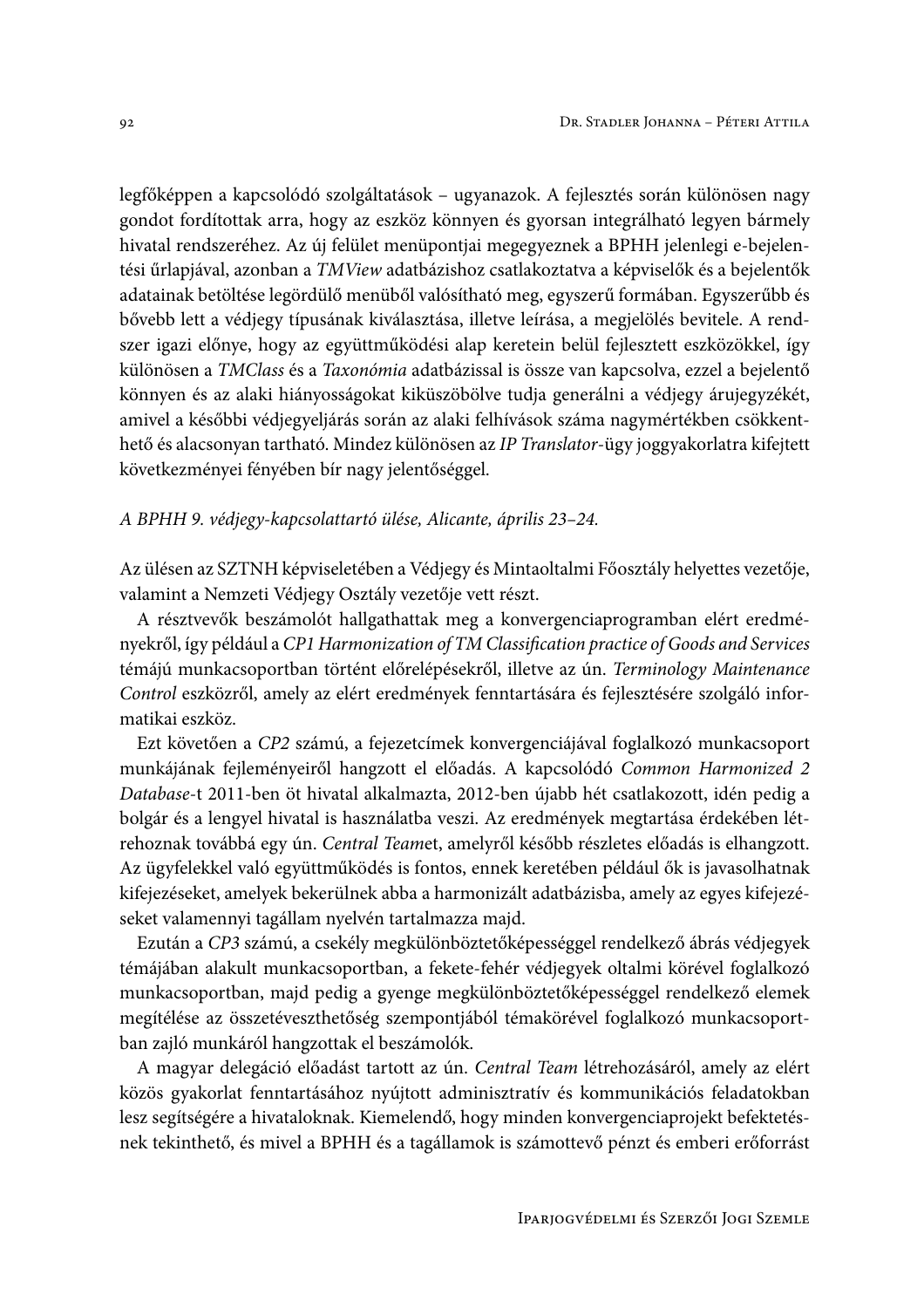áldoznak erre, ezért fontos az eredmények megőrzéséről is gondoskodni. A Central Team fő feladata a BPHH és az egyes nemzeti hivatalok közötti koordinálás lesz többek között a következő területeken: az új gyakorlatokkal kapcsolatos képzések és a kapcsolódó anyagok rendelkezésre bocsátása, az új gyakorlattal kapcsolatos elégedettségi kérdőívek, költséghatékonyság-elemzés, a Nizzai Osztályozás új kiadásainak beépítése a harmonizált adatbázisba, valamint a Manage Terminology Maintenance Control fordításának ellenőrzése. Ezen kívül a Central Team nyomon követi azt a nemzeti és nemzetközi tevékenységet, amely a konvergenciaprojektekhez kapcsolódik.

Ezt követően a Taxonómiát a gyakorlatban mutatta be a BPHH egyik munkatársa. Először a rendszer felépítését ismertette, példaként a 39. osztályt használva. A legfelső szint maga az osztály, számmal azonosítva; ez alatt a főcsoportok jelennek meg, amelyek alcsoportokra bomlanak. Egyes osztályoknál öt szint is található. A fejlesztéssel és fenntartással kapcsolatban kiemelte, hogy a Nizzai Osztályozás módosításai is hatással vannak a Taxonómiára, így ezeket a felülvizsgálatok alkalmával szükséges lekövetni.

A Megfigyelőközpont részéről ismertetésre kerültek az IP Akadémia legfrissebb eredményei. A legjelentősebbek az interneten keresztüli oktatást lehetővé tevő eLearning-eszközök és rövid oktatófilmek (például a Taxonómiával kapcsolatban), az ún. Knowledge Repository vagy tudástár, a döntések adatbázisa és a korábbiakhoz hasonlóan megrendezett bírói fórumok. Továbbra is elérhetők lesznek a már bevezetett képzések, például az elbírálók számára rendezett kéthetes szeminárium, valamint egyéb – pl. kétnapos – oktatások.

Prezentációk zajlottak a Knowledge Circles és a Módszertani útmutató (Guidelines) témájában. A Kézikönyvet (Manual) 2012-ben frissítették, 2013-ban pedig átalakítják, integrálják a Módszertani útmutatóba, amelyet - megközelítőleg ötszáz oldalnyi szöveget - valamennyi tagállami nyelvre lefordítják majd.

Az Európai Bíróság Leno-ügyben - a közösségi védjegy használatának igazolása tárgyában - hozott döntésével kapcsolatban hangzott el előadás.

A plénum ezután azt tárgyalta meg, hogy mi minősül a megkülönböztetőképességet nem érintő módosításnak a használat igazolása szempontjából. A workshop alkalmával a tagállamok leegyszerűsített megközelítésben hasonlították össze gyakorlatukat, ennek alapján kiderült, hogy a többség nem fogadja el olyan megjelölés használatának igazolását, amelynél a védjegyhez képest egy megkülönböztető erővel bíró elemet elhagytak vagy hozzátettek. Ezzel szemben általában elfogadhatónak minősül, ha egy cégnévvel vagy egy leíró elemmel egészül ki az alapvédjegy.

A BPHH Igazgatótanácsának (Administrative Board, AB) 45. ülése, a Költségvetési Bizottság (Budget Committee, BC) 43. ülése, az AB és BC együttes ülése, Alicante, május 21-23.

Az üléseken az SZTNH-t a jogi elnökhelyettes (aki egyben az AB elnöke is), a Védjegy és Mintaoltalmi Főosztály vezetője, valamint a Nemzeti Védjegy Osztály vezetője képviselte.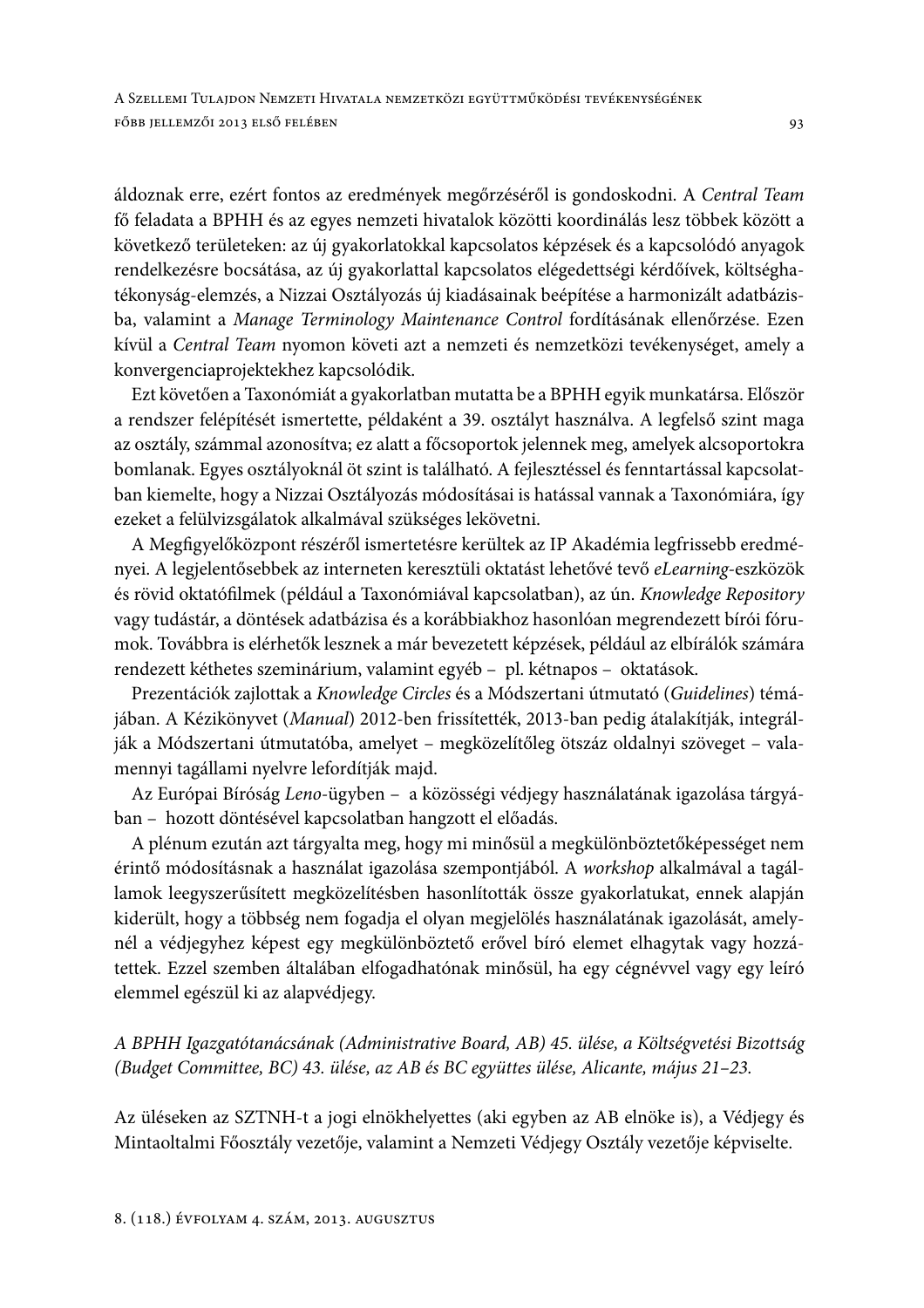#### Az AB 45. ülése

Az első napirendi pontok keretében megválasztották a BPHH különböző tisztségviselőit. Ezt követően a Class Heading munkacsoport a fejezetcímekben alkalmazott általános kifejezések tekintetében elért eredményeinek megerősítésére került sor. Az AB elnöke tájékoztatásul kiemelte, hogy a konvergenciaprogramokban való részvétel és az eredmények alkalmazása önkéntes. Az AB megerősítése után a munkacsoport az ún. közös kommunikáció fázisa során tájékoztatja az elért eredményekről az ügyfeleket és az egyéb érdekelteket.

A BPHH nemzetközi együttműködésért és jogi ügyekért felelős igazgatója részletesen ismertette az elért eredményeket. Hangsúlyozta, hogy a közös gyakorlat alkalmazása nem kötelező, azonban nagyban támogatott. A projekt célja – az IP Translator-döntés tükrében - annak meghatározása, hogy a fejezetcímek mely kifejezései fogadhatók el a védjegybejelentésnél. 186 kifejezés elfogadhatóságát állapította meg a munkacsoport, és 11 kifejezést talált nem kellően pontosnak, illetve ezen esetek indokait részletesen meghatározták. Az AB megerősítése mérföldkő a munkában, de nem jelenti annak lezárását.

Mindazonáltal az elért eredményeket valamennyi tagállam üdvözölte. Szintén egyetértés született a WIPO szerepének fontossága tekintetében. Az AB tehát megerősítette a munkacsoport eredményeit, így folytatódhat a munka technikai szinten.

#### Az AB és a BC együttes ülése

A BPHH elnöke videót mutatott be az elmúlt év tevékenységéről, amely elérhető lesz a BPHH honlapján is. Az előző évekhez képest terjedelmesebb jelentést tett, mivel a harmonizációs folyamatok felgyorsultak. Természetesen a BPHH hatósági tevékenysége továbbra is változatlan prioritást élvez. Részletesen, adatokkal kísérve ismertette az eredményeket és a folyamatokat. Számos tagállam küldötte elismerését fejezte ki a BPHH elmúlt évi tevékenységével kapcsolatban. Kiemelték, hogy bár a bejelentési számok növekedése csekélynek tűnik, a gazdasági válság idején ez is nagy eredmény. Elégedettséggel állapították meg továbbá, hogy bár egyéb feladatokkal bővült a BPHH hatásköre, a hatósági munka prioritását nem tévesztették szem elől. A Bizottság képviselője méltatta a BPHH harmonizációs tevékenységét, amely a különböző méretű és ügyfélösszetettséggel rendelkező hivatalok együttműködésének a motorja.

Ezt követően a BPHH elnöke beszámolt a Megfigyelőközpont előző évi tevékenységéről. A BPHH összegyűjtötte a tagállamok és az ügyfélszervezetek javaslatait a Megfigyelőközpont működésével kapcsolatban, aminek alapján elkészítették a 2013. évi munkatervet, amely az AB és BC tavaly novemberi ülésén megerősítést kapott. Ennek meghatározó részét képezte az IP-hatástanulmány, amellyel kapcsolatban 2012 második felében indult meg a munka.

Ezután a bizottság a rendelet és az irányelv felülvizsgálata tárgyában benyújtott jogalkotási javaslatáról számolt be. Képviselője kiemelte, hogy szükség volt az uniós ügynökségek működésének összehangolására. Ismertette továbbá az árva művekkel kapcsolatos szabályozás elfogadását és fontosságát, valamint megemlítette, hogy a nemzetközi együttműködés kere-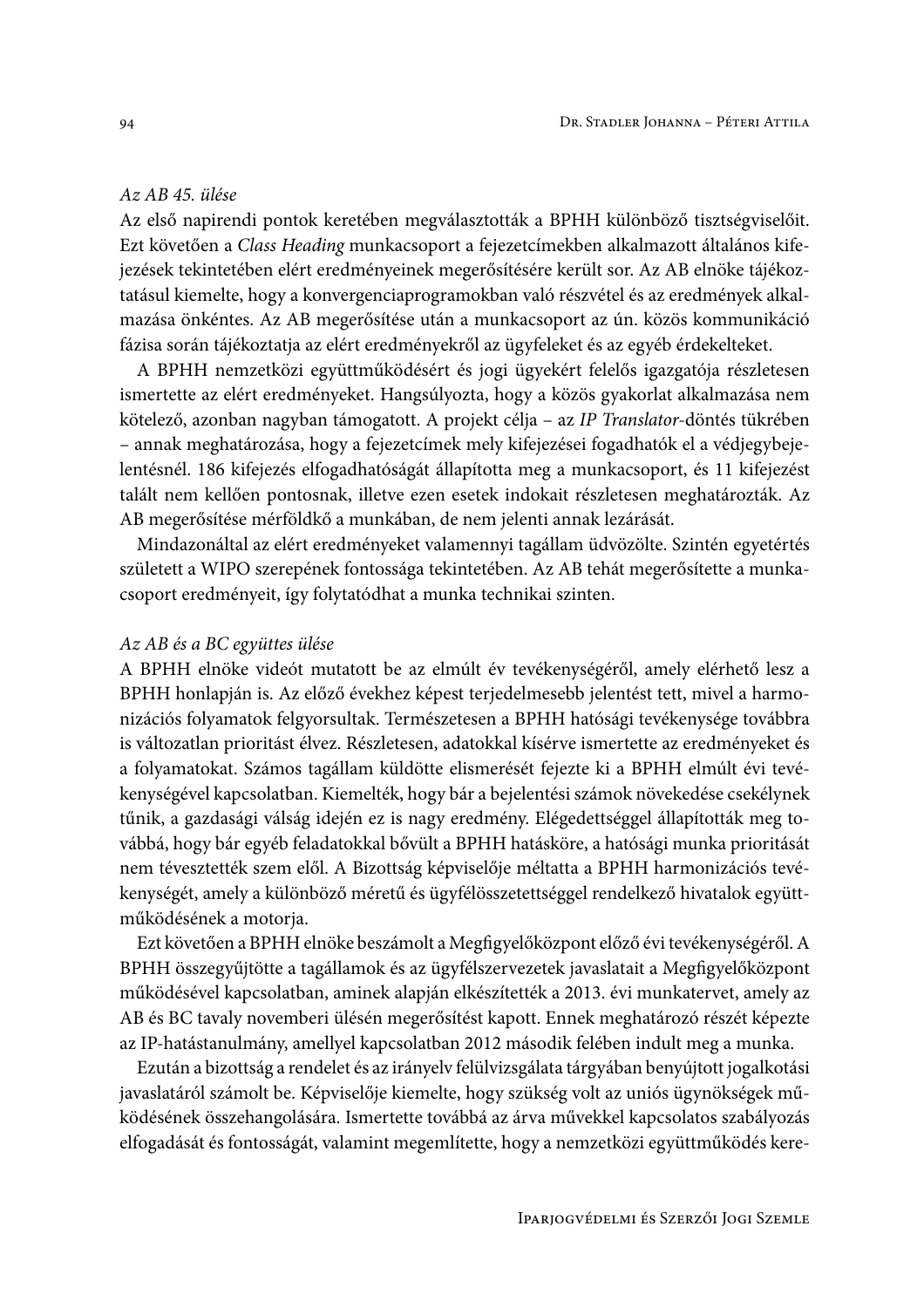tében Japánnal és az Egyesült Államokkal törekednek előrelépésre. Végül áttért a jogalkotási javaslat részletes ismertetésére, amellyel kapcsolatban a Tanács szellemi tulajdonért felelős munkacsoportjában és az Európai Parlamentben is több ülést tartanak majd. A tagállamok képviselőinek túlnyomó többsége hozzászólt a témához, erőteljes kritikát fogalmazva meg a javaslattal kapcsolatban mind az intézményi reform, mind a díjcsökkentés, mind a felhatalmazáson alapuló aktusok (delegated acts) témakörében. Az AB elnöke megállapította, hogy a tagállamok a fő aggályaikban egyetértettek. Nem jelent ellentmondást, hogy az ügyfelek ugyanakkor pozitívabb színben látják a javaslatot, mert ők más vonatkozásokat emeltek ki - a javaslat előnyeiként értékelve ezeket.

### A BC 43. ülése

A BPHH elnöke és egyik pénzügyi munkatársa ismertette a 2012-es költségvetés végrehajtásának legfontosabb részleteit. Szintén napirendi pontként szerepelt a 2013-as év költségvetése, amelynek kapcsán a BPHH elnöke az első negyedév számait mutatta be. Kiemelendő, hogy a védjegybejelentésekkel kapcsolatban 3%-os emelkedést terveztek, ehhez képest az első negyedévben 4%-os emelkedés volt megfigyelhető. Az eddigi kiadások a költségyetés arányos felhasználását igényelték. A 2013-as évre tervezett bevételek 24%-át érte el a BPHH, a kiadásoknak pedig 14,5%-át merítette ki, ami annak tudható be, hogy a tavalyi maradványból is költöttek. A közösségi védjegyek megújítása tekintetében elmaradás tapasztalható a tervezetthez képest, de ez változni fog, mivel tíz évvel ezelőtt októberben bejelentési csúcs volt az EU bővítése miatt.

A következő évekre vonatkozó pénzügyi tervezés vonatkozásában elhangzott, hogy a teljes tervezett 2014-es költségvetés 201,2 millió EUR, míg a felhalmozott tartalék várható mértéke eléri a 413,9 millió EUR-t.

### A BPHH Együttműködési Alapjának "Points of contact" ülése, Alicante, június 13-14.

Az ülésen a Nemzetközi Védjegy Osztály helyettes vezetője képviselte a hivatalt.

Az ülés célja az volt, hogy bemutassa az egyes projektek segédeszközeit, valamint az Együttműködési Alap egyes projektjeinek integrációs stratégiáját. További cél volt, hogy megismertessék az egyes tagállami hivatalok képviselőivel azon projekteket, amelyek vonatkozásában – a szükséges formanyomtatvány kitöltésével – a jelentkezési igényt még be lehet nyújtani.

Először az Együttműködési Alap egyik vezető munkatársa tartott rövid áttekintést az alap egyes projektjeiről, a 2013 második félévében és a 2014. évben megvalósítandó tervekről, továbbá kitért az eddig elért eredményekre.

A résztvevők megismerhették az ún. "Software Package" (SP) webes alapú eszközcsomagot, amelyet további négy csomagra bontottak szét. Elsőként a "Back Office" csomagról számoltak be. Ezután az SP következő csomagja, a formatervezési minták esetében megvalósí-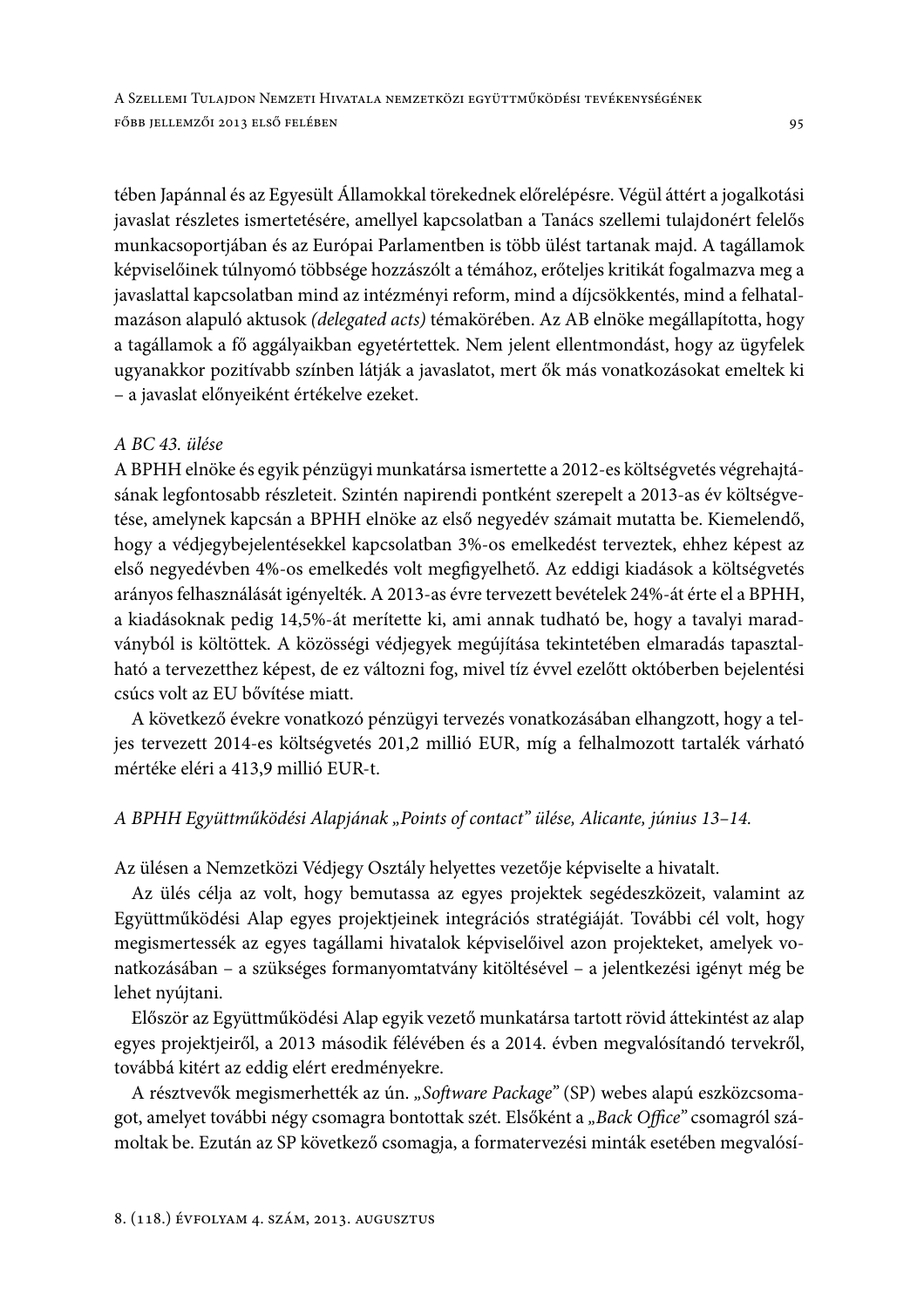tandó elektronikus bejelentési rendszer került felvázolásra. Majd az SP harmadik csomagja, az "e-Services" (pl. elektronikus fizetés, elektronikus aláírás, lajstromba történő bejegyzés elektronikus úton történő megvalósítása, védjegyek és formatervezési minták elektronikus úton történő törlése stb.) bemutatása következett. Végezetül a negyedik csomag, az "Adoption" került bemutatásra.

A BPHH egyik munkatársa a nemzeti hivatalok és a BPHH közötti együttműködési megállapodást mutatta be röviden, majd a jogérvényesítéssel kapcsolatos segédeszközöket ismertette a projektek vezetője.

A "Call Centre Database" projektadatbázis kapcsán kiemelték, hogy ez az eszköz javítani fogja a rendelkezésre bocsátott információk pontosságát, lehetővé teszi a gyors lekérdezhetőséget. A részt vevő hivatalok olyan, információcserét segítő eszközt használhatnak majd, amelyben valamennyi lényeges információ megtalálható. Mindazonáltal olyan panelek is kialakításra kerülnek, amelyek a legalapvetőbb és a leggyakrabban előforduló kérdéseket foglalják magukban.

Az adatbázis bemutatását követően az ülés résztvevői számára a CESTO, a Designview, az E-learning, a Similarity, valamint a Quality Standards projekt segédeszközeinek gyakorlatban történő alaposabb megismerése vált lehetővé a BPHH kapcsolattartóinak segítségével.

#### A BPHH konvergenciaprogramjának CP1 munkacsoporti ülése, Alicante, június 27.

Az ülésen a hivatalt a Védjegy és Mintaoltalmi Főosztály helyettes vezetője képviselte.

A BPHH stratégiai tervében nagy hangsúlyt helyezett arra, hogy a jövőben az európai védjegyjogi gyakorlat harmonizálásában komolyabb szerepet játsszon. A konvergenciaprogram első projektje a védjegyárujegyzékek osztályozását érintő gyakorlat harmonizálását célzó munkacsoport létrehozása volt. Az Európai Bíróság IP Translator-ügyben hozott döntésének 54. pontja szerint a Nizzai Osztályozás fejezetcímeiben szereplő kifejezések általában alkalmasak arra, hogy az árukat vagy szolgáltatásokat kellően világosan és egyértelműen körülírják. A bíróság azonban arra is rámutatott, hogy nem minden fejezetcímbeli kifejezés felel meg az ítéletben szereplő kritériumoknak. A CP1 projekt célja az, hogy a tagállami hivatalok, valamint a BPHH közösen megállapodjanak azokról a kifejezésekről, amelyek nem felelnek meg az ítéletben rögzített követelményeknek, majd következetesen alkalmazzák a listán alapuló gyakorlatot. A munkacsoport a korábbi ülésén megállapodásra jutott arról a 11 kifejezésről, amelyek bizonyosan nem fogadhatóak el egy védjegybejelentés árujegyzékének kialakítása tekintetében.

A munkacsoport egyetértett abban, hogy első lépésként át kell tekinteni a fejezetcímeket, és ki kell választani azokat a kifejezéseket, amelyek nem kellően világosak és egyértelműek. Második lépésben a kifejezések el nem fogadhatóságának indokairól kell megállapodni,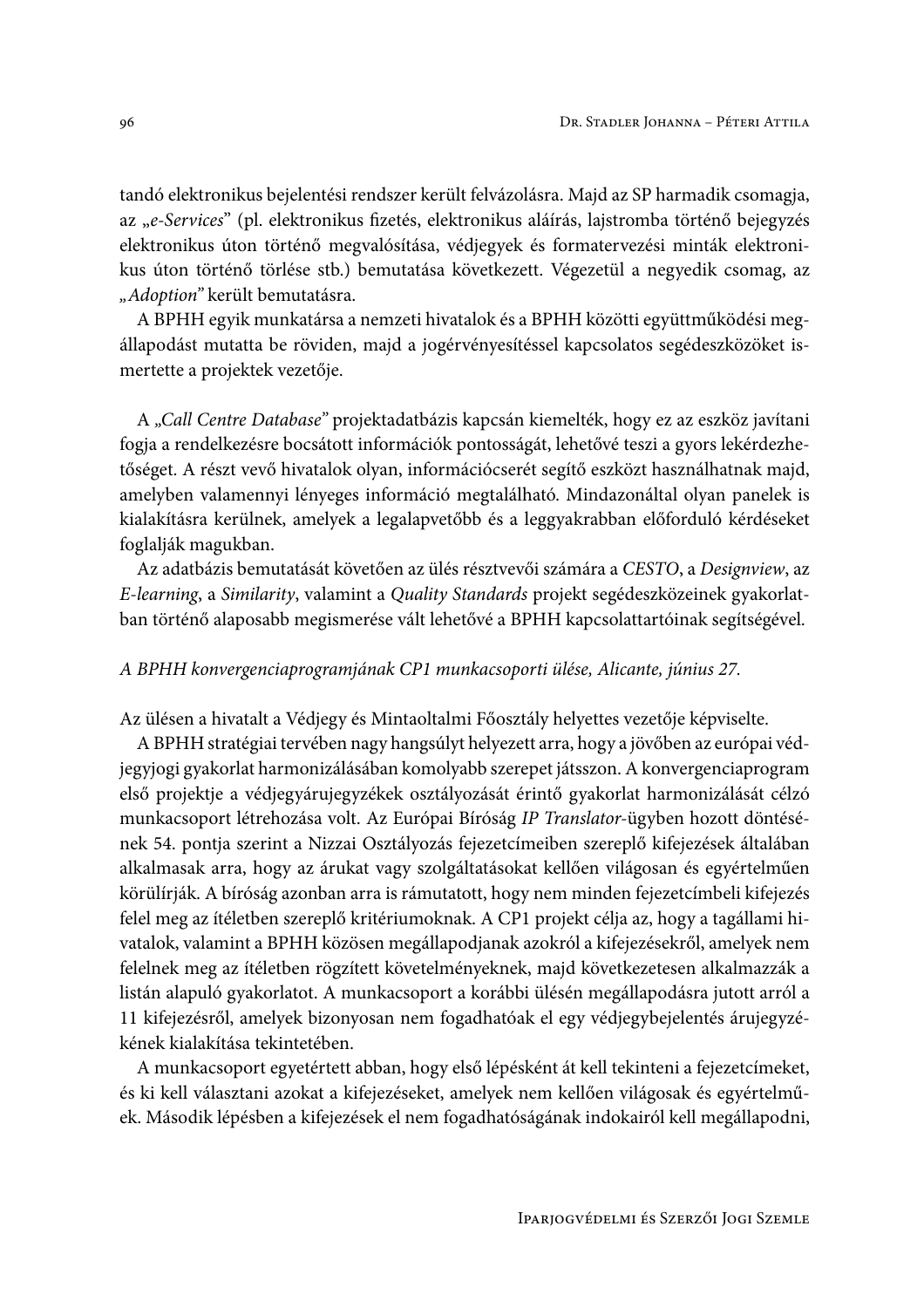A SZELLEMI TULAJDON NEMZETI HIVATALA NEMZETKÖZI EGYÜTTMŰKÖDÉSI TEVÉKENYSÉGÉNEK FŐBB JELLEMZŐI 2013 ELSŐ FELÉBEN

végezetül pedig ezen indokok felhasználásával ki kell alakítani az ítélet adta kritériumok alkalmazását részletező gyakorlati útmutatót.

A munkacsoport elsőként a 11 kizárt kifejezés indokolását leíró munkaanyagot vitatta meg. Minden egyes – el nem fogadható – fejezetcím-kifejezéshez önálló indokolás készült, de a törekvés az volt, hogy ezek egymáshoz képest következetesek, könnyen megérthetőek és a körülményekhez képest rövidek legyenek. A munkacsoport hosszas eszmecsere eredményeként egyetértésre jutott minden egyes kizárt kifejezés indokolását illetően.

A közös osztályozási gyakorlatot bemutató nyilatkozat tervezetét illetően a tagállamok és a jogosulti szervezetek döntő többségükben pozitívan nyilatkoztak.

Az ülés margóján derült ki, hogy a meglévő öt konvergenciaprogram mellett elindításra váró hatodik projekt tárgya a BPHH szándékai szerint mégsem a közösségi védjegy tényleges használatának területi dimenziója, valamint az Európai Bíróság egyik ítéletének gyakorlati alkalmazását harmonizáló munkacsoport lesz, hanem a formatervezésiminta-oltalommal kapcsolatos egyéb kérdés.

## KÉT- ÉS TÖBBOLDALÚ HIVATALKÖZI EGYÜTTMŰKÖDÉSI TEVÉKENYSÉG

Január 17-18. között Bécsben került sor a tervezett Dunai Szabadalmi Intézet (Danube Patent Institute) létrehozásával kapcsolatos megbeszélésre az érintett országok – Ausztria, Magyarország és Románia - szellemitulajdon-védelmi hivatalának vezetői között.

Február 19-én a Szlovák Iparjogvédelmi Hivatal és az SZTNH elnöke folytatott kétoldalú tárgyalást Budapesten.

Február 20-án az Európai Szabadalmi Hivatal és az SZTNH között folyt szakértői szintű megbeszélés az SZTNH-ban a kétoldalú együttműködés témájában.

Március 11-én látogatást tett hivatalunkban a BPHH elnöke és delegációja, melynek keretében egyrészről találkozott a közösségi rendszerek magyar ügyfeleivel egy tájékoztató ankét keretében, valamint kétoldalú tárgyalásokat folytatott dr. Navracsics Tibor miniszter úrral, illetve az SZTNH elnökével.

Május 2-án az Izlandi Szabadalmi Hivatal elnöke és népesebb küldöttsége tett tanulmányi célú látogatást a hivatalban.

Május 13-án az SZTNH elnöke fogadta Olaszország budapesti nagykövetét és a követség kereskedelmi igazgatóját.

Május 22-én és 23-án a Montenegrói Szellemitulajdon-védelmi Hivatal elnöki küldöttsége tett tanulmányi célú (iparjogvédelmi témák) látogatást a hivatalban.

Június 2-4. között Balatonfüreden és Pannonhalmán került sor a "Visegrádi országok", illetve a "V4-ek és barátaik" szellemitulajdon-védelmi hivatalai vezetőinek éves találkozójára.

Június 12-én az SZTNH és az Izlandi Szabadalmi Hivatal között folytak kétoldalú tárgyalások Reykjavíkban.